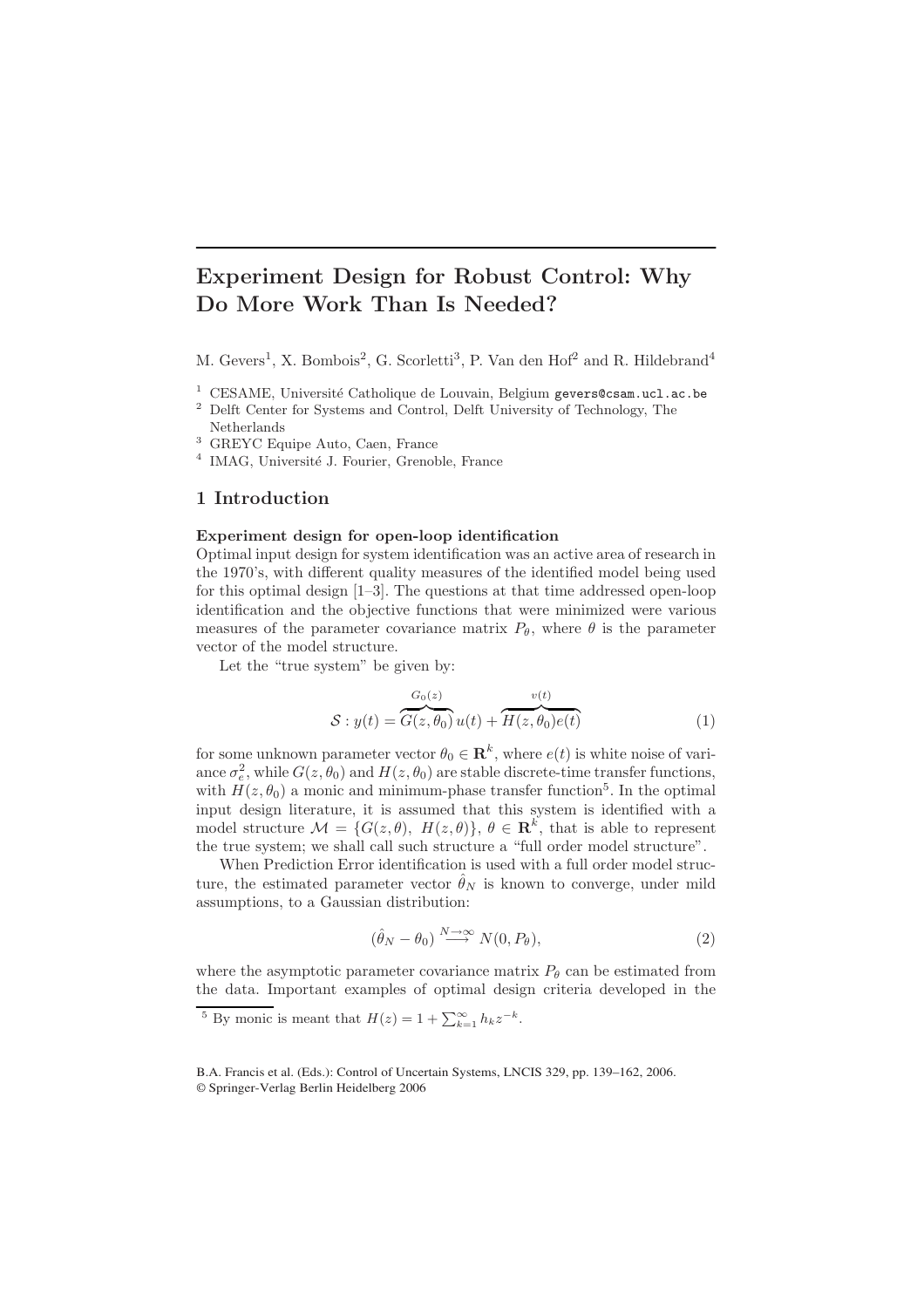1970's are D-optimal design which minimizes  $det(P_{\theta})$ , E-optimal design which minimizes  $\lambda_{max}(P_{\theta})$ , and L-optimal design which minimizes  $tr(WP_{\theta})$ , where W is a nonnegative weighting matrix.

In open-loop identification, the dependence of the covariance matrix on the input spectrum is made apparent by the following expression:

$$
P_{\theta}^{-1} = \left(\frac{N}{\sigma_e^2} \frac{1}{2\pi} \int_{-\pi}^{\pi} F_u(e^{j\omega}, \theta_0) F_u(e^{j\omega}, \theta_0)^* \Phi_u(\omega) d\omega\right) + \left(N \frac{1}{2\pi} \int_{-\pi}^{\pi} F_e(e^{j\omega}, \theta_0) F_e(e^{j\omega}, \theta_0)^* d\omega\right)
$$
(3)

Here,  $F_u(z, \theta_0) = \frac{A_G(z, \theta_0)}{H(z, \theta_0)}, F_e(z, \theta_0) = \frac{A_H(z, \theta_0)}{H(z, \theta_0)}, A_G(z, \theta) = \frac{\partial G(z, \theta)}{\partial \theta}$  and  $\Lambda_H(z,\theta) = \frac{\partial H(z,\theta)}{\partial \theta}$ . The formula shows that the data length N and the input spectrum  $\varPhi_u(\omega)$  appear linearly in the expression of the information matrix  $P_{\theta}^{-1}$ , and that, for a given data length N, the input spectrum is the only design quantity that can shape the parameter covariance matrix. Zarrop used Tchebycheff system theory to parametrize the input spectrum in terms of its so-called "trigonometric moments" with respect to the system [2]. These trigonometric moments are defined as  $m_k = \frac{1}{2\pi\sigma_e^2} \int_{-\pi}^{\pi}$  $\Phi_u(\omega)$  $\frac{u(\omega)}{|H(e^{j\omega},\theta_0)|^2}cos(k\omega)d\omega.$ The information matrix  $M_{\theta} \triangleq P_{\theta}^{-1}$  can then be expressed as a finite linear combination of these moments,  $m_0, m_1, \ldots, m_n$ , which express the effect of the filtered input spectrum  $\Phi_u(\omega)$  on that information matrix. The number n depends on the degree of  $H(z, \theta)$ . These moments have to obey some positivity constraint in order for them to be generated by a genuine spectral density function. The optimal input design problem can then be reformulated as a constrained optimization problem in terms of these trigonometric moments. Once the optimal moment sequence has been obtained, it is an easy step to compute a corresponding quasistationary input signal  $u(t)$  that will match this optimal moment sequence. A solution can always be obtained using multisines. We refer the reader to [2–5] for background material on Tchebycheff systems, trigonometric moments, and their use in input design problems. One should also note that another way of obtaining a finite parametrization of the information matrix is to restrict the admissible input signals to those that generate a finite dimensional parametrization of the spectrum  $\Phi_u(\omega)$ , or to approximate the input spectrum by a finite dimensional parametrization: see e.g. [6].

The classical experiment design results of the 1970's were limited to openloop identification with full order model structures, and they were based on parameter covariance formulas. In the mid-eighties, Ljung and collaborators produced bias and variance formulas [7, 8] directly for the transfer function estimates, rather than for the parameter estimates which only serve as auxiliary variables in the representation of these transfer functions. The asymptotic variance formulas were derived under the assumption that the model order  $n$  tends to infinity in some appropriate way when the data length  $N$  tends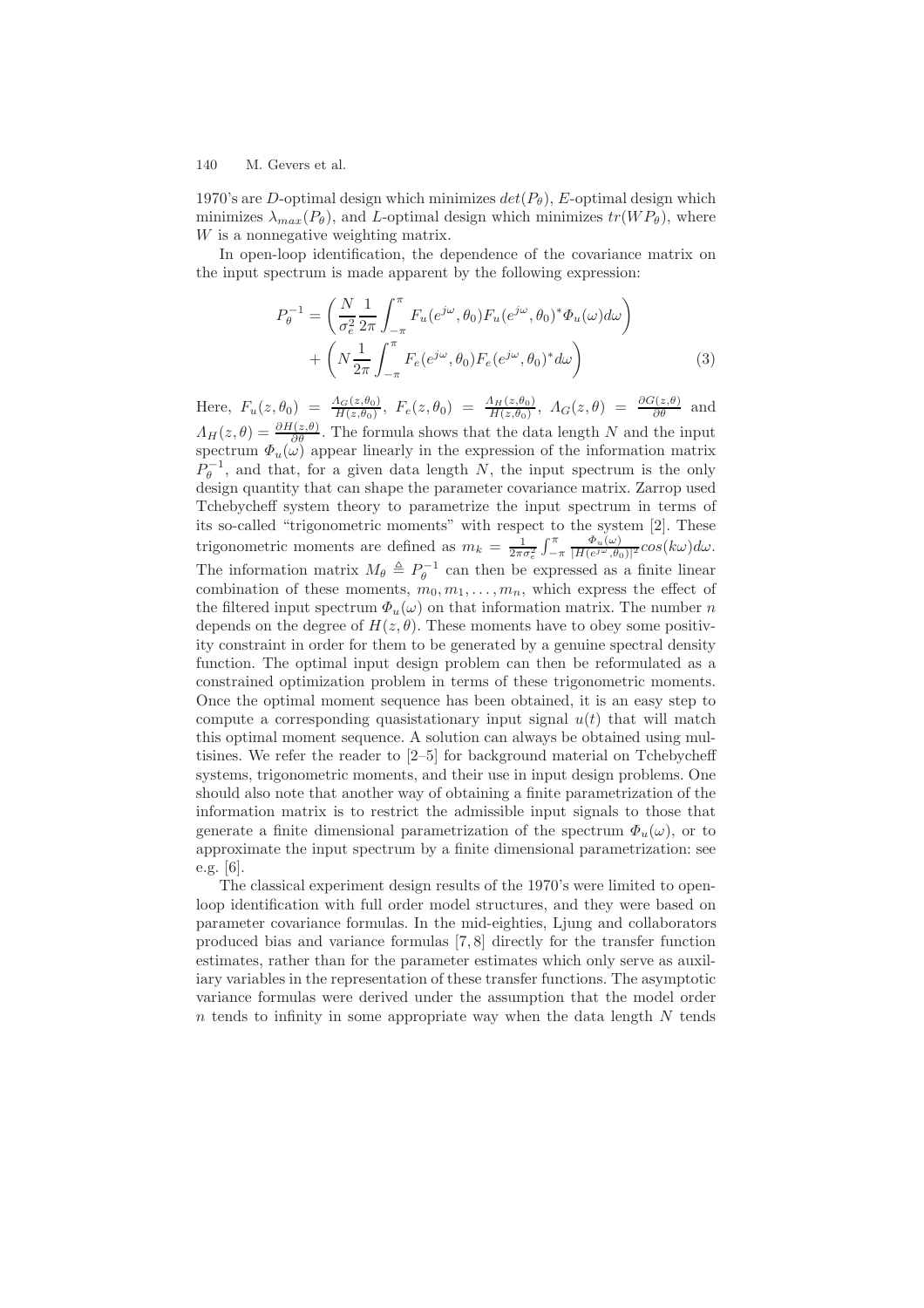to infinity. Thus, for the variance of the vector of transfer function estimates  $G(z, \hat{\theta}_N)$ ,  $H(z, \hat{\theta}_N)$ , the following approximation was obtained in [7] under an assumption of high model order:

$$
Cov\left(\begin{array}{c} G(e^{j\omega}, \hat{\theta}_N) \\ H(e^{j\omega}, \hat{\theta}_N) \end{array}\right) \cong \frac{n}{N} \Phi_v(\omega) \left[\begin{array}{cc} \Phi_u(\omega) & \Phi_{ue}(\omega) \\ \Phi_{eu}(\omega) & \sigma^2 \end{array}\right]^{-1} \tag{4}
$$

where *n* is the model order, N is the number of data,  $\Phi_u(\omega)$  is the input spectrum,  $\Phi_v(\omega)$  is the output disturbance spectrum, and  $\Phi_{ue}(\omega)$  is the crossspectrum between  $u$  and  $e$ : see (1). When identification is performed in open loop, we have  $\Phi_{ue}(\omega) = 0$ . These variance formulas for the transfer function estimates paved the way for the formulation of goal-oriented experiment design problems. In [7] a number of open-loop optimal input design problems were formulated and solved.

### Experiment design for closed-loop identification

The first closed-loop optimal design problems, including control-oriented problems, were formulated in [9]. In particular, it was shown in that paper that, when the model is identified for the purpose of designing a minimum variance controller, the optimal design is to perform the experiment in closed loop with the minimum variance controller in the loop. These results were later extended to other control design objectives in [10, 11]. The optimal design criterion used in all these contributions was the average performance degradation, namely the mean squared error between the output of the optimal loop (i.e. the loop that would be obtained if the optimal controller, dependent on the unknown true system, were applied to the system), and the output of the achieved loop (i.e. the loop in which the controller obtained from the estimated model is applied to the true system). The results were all based on the transfer function variance formulas of [7], derived under the assumption that the model order tends to infinity, and it was observed in recent years that the use of these formulas for finite order models can sometimes lead to erroneous conclusions. This observation triggered a revival of interest in optimal design formulations based on variance expressions for finite order models.

### Experiment design for robust control

Robust stability and robust performance criteria are typically expressed as constraints on frequency weighted expressions of the variance of the transfer function error, rather than as  $L_2$  performance criteria. For example, a robust stability constraint is typically formulated as

$$
Var G(e^{j\omega}, \hat{\theta}_N) \le W^{-1}(e^{j\omega}) \,\forall \omega \tag{5}
$$

where  $W(e^{j\omega})$  is a frequency weighting function that takes account of closedloop properties (e.g. robust stability condition). In order to formulate optimal input design problems in terms of control-oriented quality measures on  $G(e^{j\omega}, \hat{\theta}_N)$  such as in (5), using the finite model order formula (3) rather than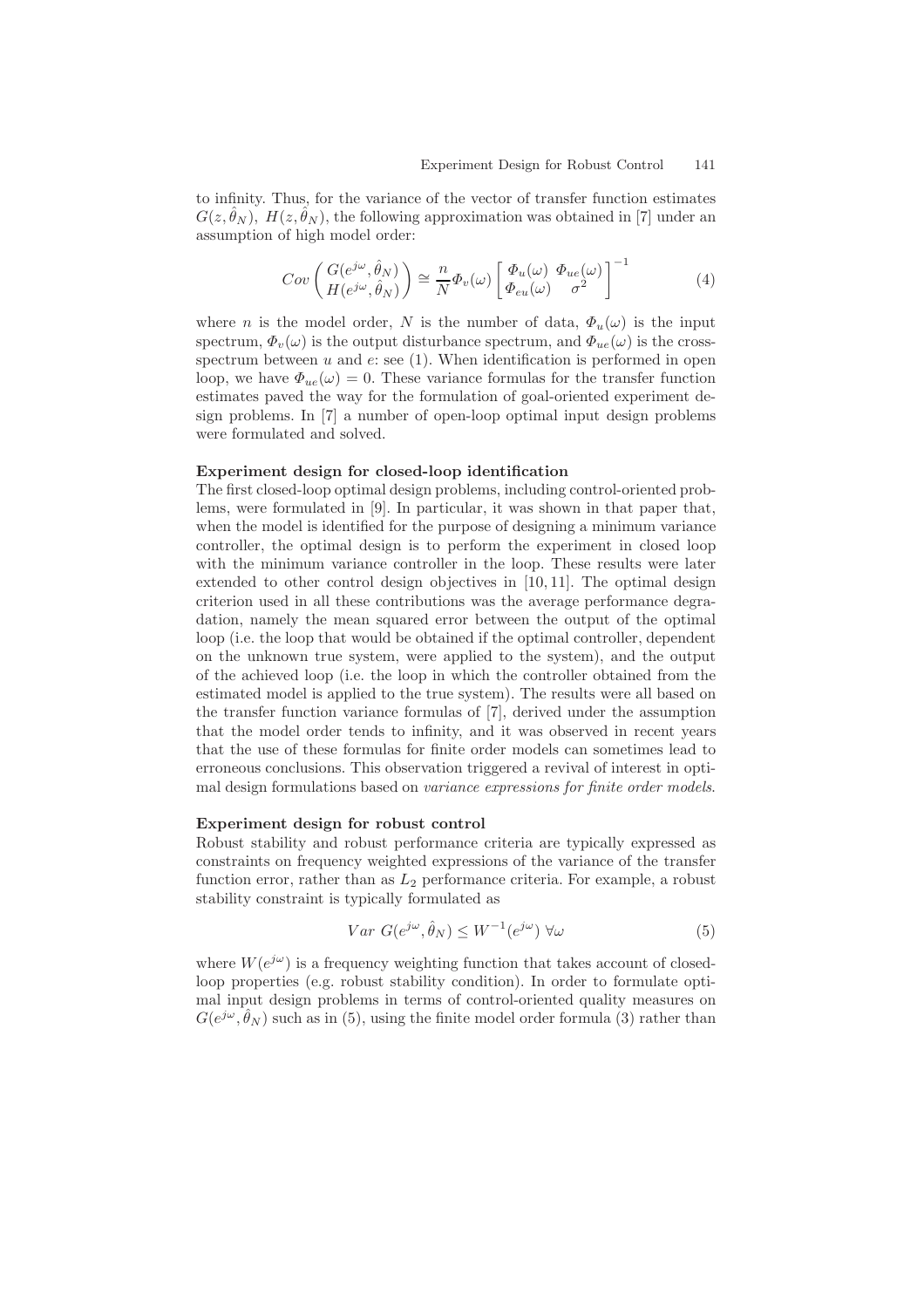the asymptotic (in model order) variance formulas, several approaches can be taken.

One commonly used approach to go from parameter covariance to transfer function covariance is to use the following first order Taylor series approximation:

$$
Var\ G(e^{j\omega}, \hat{\theta}_N) \approx \frac{\sigma_e^2}{N} \frac{\partial G^*(e^{j\omega}, \theta_0)}{\partial \theta} P_\theta \frac{\partial G(e^{j\omega}, \theta_0)}{\partial \theta}
$$
(6)

This approach was adopted in [12] where it is shown that several useful  $H_{\infty}$ design criteria can be reformulated as weighted trace optimal input design problems subject to LMI constraints. A sensible open-loop optimal input design problem can then be formulated as follows:

$$
\min_{\Phi_u(\omega)} tr[W(\theta_0)P_\theta] \quad \text{subject to} \quad \int_{-\pi}^{\pi} \Phi_u(\omega) d\omega \le \alpha, \quad \text{and } \Phi_u(\omega) \ge 0 \,\,\forall \omega, \tag{7}
$$

where  $\alpha$  is some positive constant. This is still a difficult, infinite dimensional optimization problem. However, by the use of Schur complement, the problem can be reformulated as a convex optimization problem under Linear Matrix Inequality (LMI) constraints. The numerical solution of such problems became possible in the nineties with the advent of interior point optimization methods [13, 14]. The problem becomes finite dimensional if the input spectrum  $\Phi_u(\omega)$ can be finitely parametrized. There are various ways of doing this, as noted earlier.

Another approach to optimal input design for robust control is based on the use of the ellipsoidal uncertainty set  $U_{\theta}$  centred on  $\hat{\theta}_N$ :

$$
U_{\theta} = \{ \theta | (\theta - \hat{\theta}_N)^T P_{\theta}^{-1} (\theta - \hat{\theta}_N) < \chi^2 \}. \tag{8}
$$

It follows from the property (2) that the true parameter vector  $\theta_0 \in \mathbb{R}^d$  belongs to  $U_{\theta}$  with probability  $\alpha(d, \chi^2) = Pr(\chi^2(d) \leq \chi^2)$ , where  $\chi^2(d)$  denotes the  $\chi^2$ distribution with  $d$  degrees of freedom. The results in [15, 16], which connect robust stability and robust performance measures directly to the ellipsoidal uncertainty region  $U_{\theta}$ , allow one to formulate experiment design problems for robust control in terms of the minimization of some appropriate function of  $U_{\theta}$ (or of  $P_{\theta}$ ) without the need for the intermediate step of transfer function variance estimation, which typically requires both a Taylor series approximation and/or a conservative step of overbounding of the uncertainty set.

The first open-loop optimal input design problem for robust control based on the direct use of the uncertainty ellipsoid  $U_{\theta}$  was formulated in [5]. The robust stability measure minimized in that paper, with respect to the input spectrum  $\Phi_u(\omega)$ , was the worst-case  $\nu$ -gap  $\delta_{WC}(G(z, \theta_N), \mathcal{D})$  between the identified model  $G(z, \hat{\theta}_N)$  and all models in the Prediction Error uncertainty set  $\mathcal{D} \triangleq \{G(z, \theta)|\theta \in U_{\theta}\}\$ :

$$
\delta_{WC}(G(z, \hat{\theta}_N), \mathcal{D}) = \sup_{\theta \in U_{\theta}} \delta_{\nu}(G(z, \hat{\theta}_N), G(z, \theta))
$$
\n(9)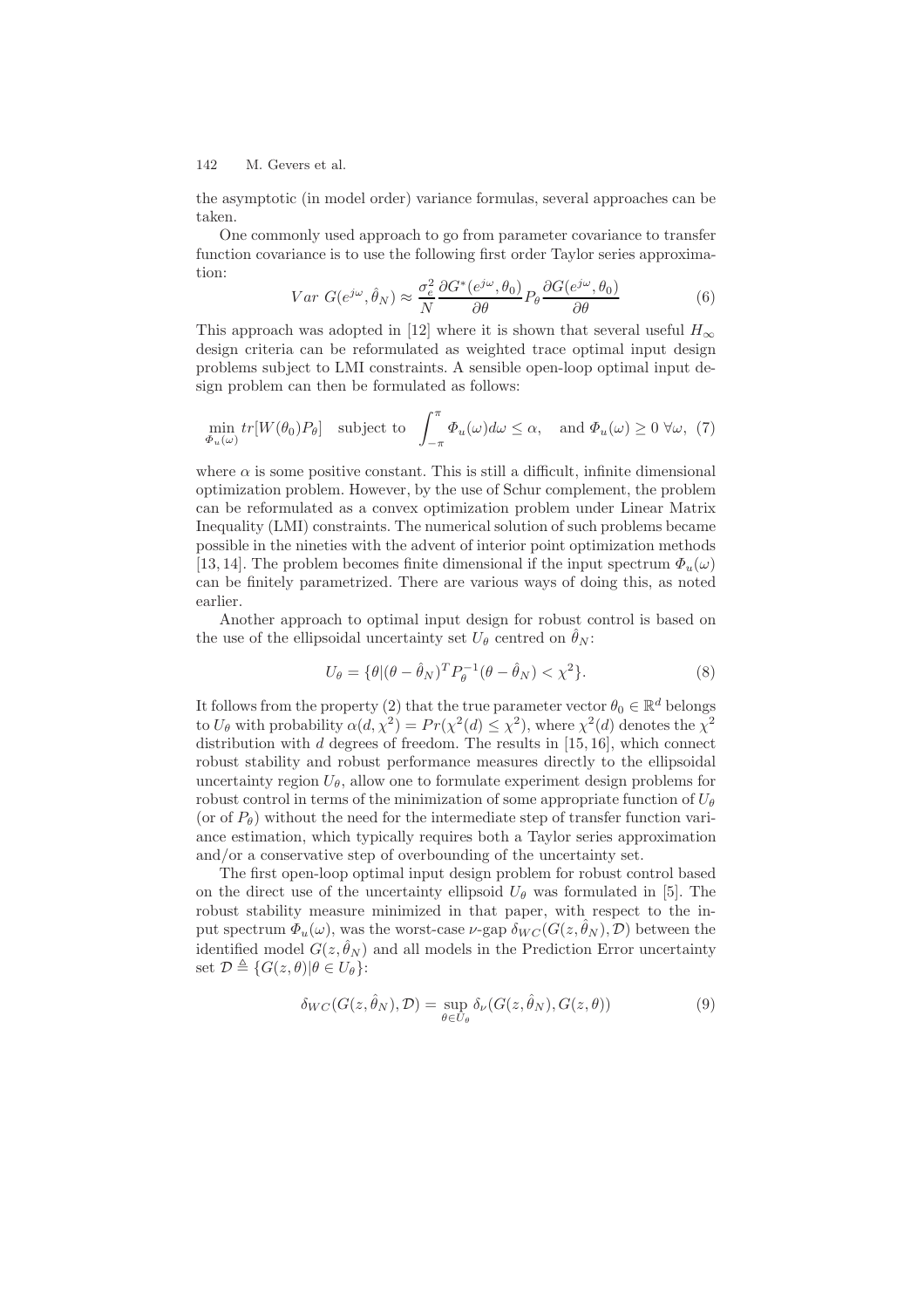where the  $\nu$ -gap is defined in [17]. One of the merits of the worst-case  $\nu$ -gap is that it is directly related to the size of the set of its stabilizing controllers: the smaller the worst-case  $\nu$ -gap of the uncertainty set  $\mathcal{D}$ , the larger is the set of controllers that stabilize all models in  $\mathcal D$ . The optimal input design problem solved in [5] was

$$
\min_{\Phi_u} \delta_{WC}(G(z, \hat{\theta}_N), \mathcal{D}) \text{ subject to } \int_{-\pi}^{\pi} \Phi_u(\omega) d\omega \le \alpha, \text{ and } \Phi_u(\omega) \ge 0 \,\forall \omega.
$$
\n(10)

The solution proposed in [5] is based on Tchebycheff system theory (see above); the optimal solution can always be obtained as a multisine.

### Why do more work than is needed ?

The traditional approach to optimal input design, as exemplified by the problem formulations (7) or (10), has been to optimize some measure of the resulting uncertainty, subject to a constraint on the input signal power. However, in an identification for robust control setting, one should not spend more effort on the identification than what is needed for the design of a robust controller, under the constraint that this controller must achieve stability and a prespecified level of performance with all models in the uncertainty set. This idea has led to the recent concept of "least costly identification for control", which was first proposed in [18]. Instead of minimizing some measure of the uncertainty set, the objective is to deliver an uncertainty set that is just within the bounds required by the robust control specifications, and to do so at the smallest possible cost. In [19] open-loop identification is considered and the cost is then defined as the total input signal power. The idea of least costly (or minimum energy) identification experiment for control has been further developed in an open-loop framework in [20].

Here we present the formulation of this optimal experiment design objective in a closed-loop disturbance rejection setup, where no reference excitation is applied in normal operation 6 . The identification cost is then defined as the additional penalty that occurs in the control performance cost when an excitation signal is added for the purposes of doing the identification. The full technical details can be found in [21]. We first recall some basic results and tools about Prediction Error identification for closed-loop systems.

## 2 Prediction Error Identification Aspects

We consider the identification of the closed-loop system (1) using the full order model structure  $\mathcal{M} = \{G(z, \theta), H(z, \theta)\}, \theta \in \mathbb{R}^k$ . In addition, we

 $6$  This setup is very reminiscent of M. Gevers' first practical experience with experiment design in a closed-loop disturbance rejection framework on the lakes of Canberra, Australia in 1985, when he and Keith Glover had jointly bought their first windsurfer and were identifying its dynamics.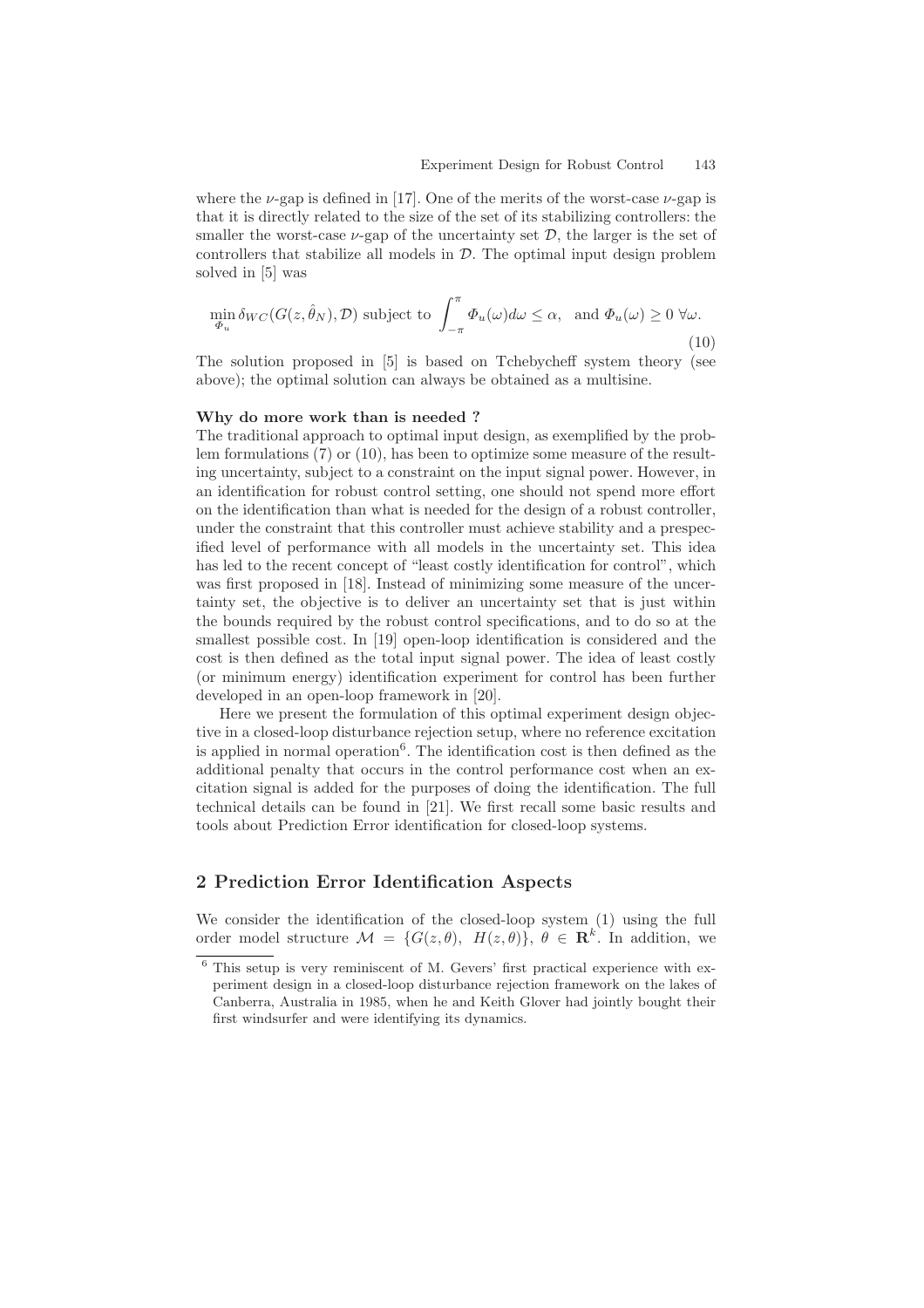assume throughout the paper that the model structure is globally identifiable at  $\theta_0$  [22]. This means that  $\theta_0$  is the only value of  $\theta$  for which  $G(z, \theta_0)$  and  $H(z, \theta_0)$  represent the true system. Conditions for global identifiability of the commonly used model structures (ARX, ARMAX, BJ, etc) can be found in Theorem 4.2 of [22]. Note that they do not strictly require that all polynomial orders be known exactly.

This true system is assumed to be operated in closed loop with a controller  $C_{id}$ :

$$
\mathcal{C}: u(t) = r(t) - C_{id}(z)y(t) \tag{11}
$$

to be replaced by a better controller: see Fig. 1. In normal operation, the external excitation signal  $r(t)$  is assumed to be zero. The objective is to perform a closed-loop identification experiment in order to estimate a model that must lead to a new robust controller with better performance. This is typically achieved by applying an external excitation signal  $r$ , even though we shall see that this is not always necessary. The closed-loop system can be written as:

$$
y(t) = S_{id}v(t) + \overbrace{G_0 S_{id}r(t)}^{y_r(t)}
$$
  

$$
u(t) = -C_{id}S_{id}v(t) + \overbrace{S_{id}r(t)}^{u_r(t)}
$$
 (12)

with  $S_{id} = 1/(1+C_{id}G_0)$ . Under normal operation, only the first terms (driven by  $v$ ) appear in the input and output signals. During an identification experiment with an external excitation signal  $r$ , the controlled output and input of the closed-loop system contain added contributions  $y_r$  and  $u_r$  due to the excitation signal  $r(t)$ ; these are perturbations with respect to the normal operating conditions.



Fig. 1. Block-diagram of the closed-loop system

Consider now that a model  $\hat{G}(z) = G(z, \hat{\theta}_N), \hat{H}(z) = H(z, \hat{\theta}_N)$  of the true system is identified using a direct Prediction Error identification method on the basis of  $N$  input-output data collected on the actual closed loop system with the controller  $C_{id}$  in the loop. If an external excitation signal  $r(t)$  is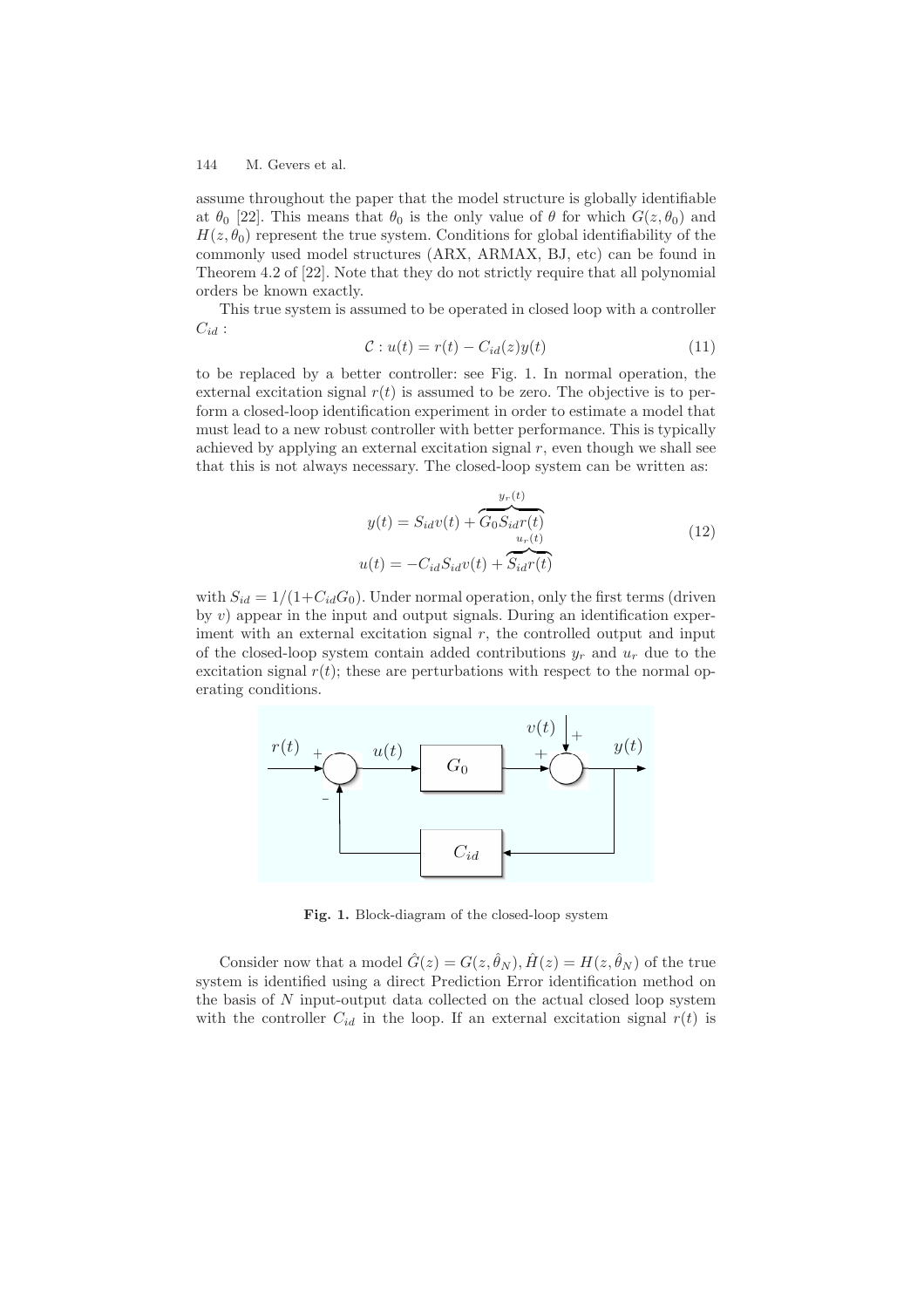applied during this identification experiment, we assume that it is a sample taken from a quasi-stationary signal (see [22]) for which a power spectrum  $\Phi_r(\omega)$  exists. The parameter vector estimate  $\hat{\theta}_N$  is defined by:

$$
\hat{\theta}_N \stackrel{\Delta}{=} \arg \ \min_{\theta} \frac{1}{N} \sum_{t=1}^N \epsilon^2(t, \theta) \tag{13}
$$

where  $\epsilon(t, \theta) \stackrel{\Delta}{=} H(z, \theta)^{-1} (y(t) - G(z, \theta)u(t))$ . Note that  $\epsilon(t, \theta)$  depends on the chosen signal  $r(t)$  via (12).

We introduce the following cost function:

$$
\bar{V}(\theta) = \bar{E}\epsilon^2(t,\theta) \triangleq \lim_{N \to \infty} \frac{1}{N} \sum_{t=1}^N E\epsilon^2(t,\theta). \tag{14}
$$

As shown in [22], if the identification experiment is "informative enough", then  $\hat{\theta}_N$  tends w.p.1 to a minimum of the cost function  $\bar{V}(\theta)$ ; by our standing assumption that the system is in the model set and that the model structure is globally identifiable at  $\theta_0$ , this cost function has  $\theta_0$  as its unique minimum. The easiest and most common way to make a closed-loop experiment informative enough is to choose a reference signal that is persistently exciting of sufficient order (in closed-loop identification, the required order of the excitation is related to the degree of the sensitivity function  $S_{id}$ ); however, a closed-loop experiment can also be informative enough even without any external excitation, provided the controller  $C_{id}$  is sufficiently complex, i.e. provided its degree is sufficient: see [21, 23].

In this paper, we shall assume throughout that the experimental conditions are informative enough. Thus we make the following Standing Assumption.

Assumption 2.1 With reference to the closed-loop identification experiment presented above (see  $(12)-(13)$ ), assume that the system is in the model set, that the model structure is globally identifiable at  $\theta_0$ , and that the experimental conditions are informative enough so that the true parameter vector  $\theta_0$  is the only global minimum of the cost function  $\bar{V}(\theta)$  of (14).

We observe that this assumption is restrictive only in its requirements on the model structure. The requirements on the experimental conditions can always be satisfied. Assumption 2.1 ensures that the uncertainty region constructed around  $\hat{\theta}_N$  contains  $\theta_0$  (and not another minimum of  $\bar{V}(\theta)$ ) and that this uncertainty region is not infinitely large.

When Assumption 2.1 holds, we have the following result.

Lemma 2.1 Consider the closed-loop identification experiment described above (see  $(12)-(13)$ ) together with Assumption 2.1. Then the identified parameter vector  $\theta_N$  is asymptotically normally distributed around the true parameter vector  $\theta_0$ , i.e.  $\hat{\theta}_N - \theta_0$  converges in distribution to  $\mathcal{N}(0, P_\theta)$ , and the covariance matrix  $P_{\theta}$  has the following expression [22]: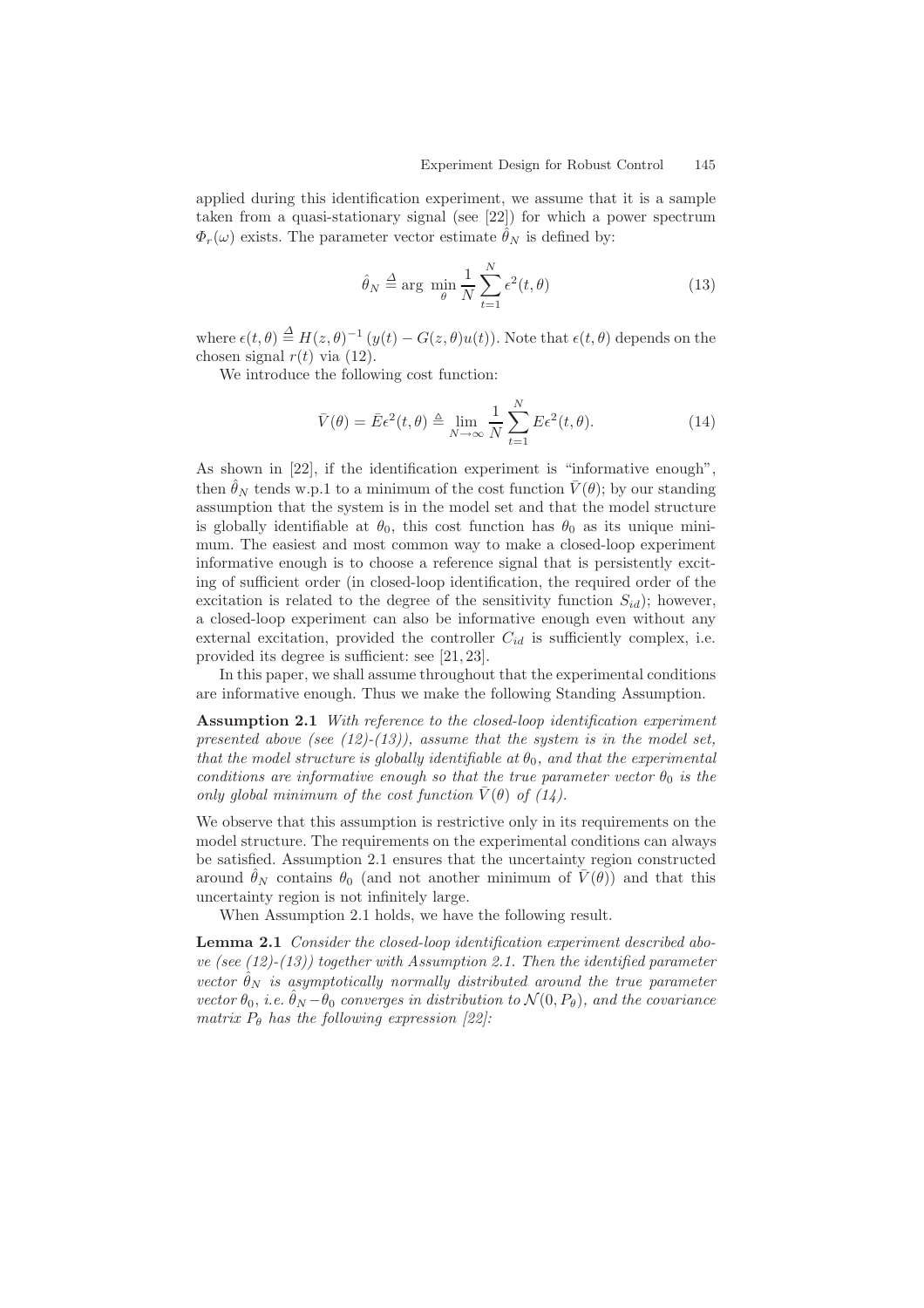$$
P_{\theta} = \frac{\sigma_e^2}{N} \left( \bar{E} \left( \psi(t, \theta_0) \psi(t, \theta_0)^T \right) \right)^{-1} \tag{15}
$$

with  $\psi(t,\theta) = -\frac{\partial \epsilon(t,\theta)}{\partial \theta}$ .

The covariance matrix  $P_{\theta}$  depends on the experimental conditions (i.e. the data length N and the spectrum  $\Phi_r(\omega)$  used during the identification), as evidenced by the following expression of  $P_{\theta}^{-1}$ , which is easily deduced from (12) and (15):

$$
P_{\theta}^{-1} = N \left( \frac{1}{\sigma_e^2} \frac{1}{2\pi} \int_{-\pi}^{\pi} F_r(e^{j\omega}, \theta_0) F_r(e^{j\omega}, \theta_0)^* \Phi_r(\omega) d\omega \right) + N \left( \frac{1}{2\pi} \int_{-\pi}^{\pi} F_e(e^{j\omega}, \theta_0) F_e(e^{j\omega}, \theta_0)^* d\omega \right) + N \left( \frac{1}{2\pi} \int_{-\pi}^{\pi} F_e(e^{j\omega}, \theta_0) F_e(e^{j\omega}, \theta_0)^* d\omega \right)
$$
(16)

Here,  $F_r(z, \theta_0) = S_{id} \frac{A_G(z, \theta_0)}{H(z, \theta_0)}$  $\frac{A_G(z,\theta_0)}{H(z,\theta_0)},\;\; F_e(z,\theta_0) \;\;=\;\; \frac{A_H(z,\theta_0)}{H(z,\theta_0)} \;-\; C_{id} S_{id} \varLambda_G(z,\theta_0),$  $\Lambda_G(z,\theta) = \frac{\partial G(z,\theta)}{\partial \theta}$  and  $\Lambda_H(z,\theta) = \frac{\partial H(z,\theta)}{\partial \theta}$ . Note that  $P_\theta^{-1}$  is made up of a part depending on  $\Phi_r(\omega)$  and a part which does not depend on  $\Phi_r(\omega)$ . Both parts are linear in N and both depend on the controller  $C_{id}$ . Note also that, in the vector  $F_r$ , the entries corresponding to the parameters that are only present in  $H(z, \theta)$  are identically zero. The vector  $F_e$  has no identically zero entries;  $F_e$  is made up of the sum of two components: one component pertains to the parameters in  $H(z, \theta)$  and one pertains to the parameters in  $G(z, \theta)$ .

Lemma 2.2 ( [22]) Consider the closed-loop identification experiment described above (see  $(12)-(13)$ ) and assume that Assumption 2.1 holds. Then  $P_{\theta}^{-1}$  is strictly positive definite:  $P_{\theta}^{-1} \succ 0$ .

Using Lemmas 2.1 and 2.2, it is possible to define an uncertainty region  $\mathcal{D}(\hat{\theta}_N, P_{\theta})$  around the identified model which contains the unknown true system  $G(z, \theta_0)$  at any desired probability level  $\beta$  [15, 24]:

$$
\mathcal{D}(\hat{\theta}_N, P_{\theta}) = \left\{ G(z, \theta) = \frac{Z_N(z)\theta}{1 + Z_D(z)\theta} | \theta \in U = \{\theta | (\theta - \hat{\theta}_N)^T P_{\theta}^{-1} (\theta - \hat{\theta}_N) < \chi \} \right\} \tag{17}
$$

where  $\chi$  is a real constant dependent on the chosen probability level  $\beta$  and  $Z_N$ ,  $Z_D$  are row vectors containing powers of  $z^{-1}$  and zeros. The size of the uncertainty region  $\mathcal{D}(\hat{\theta}_N, P_{\theta})$  is a function of the covariance matrix  $P_{\theta}$  and thus, by (16), a function of the design parameters N and  $\Phi_r(\omega)$  used during the identification experiment.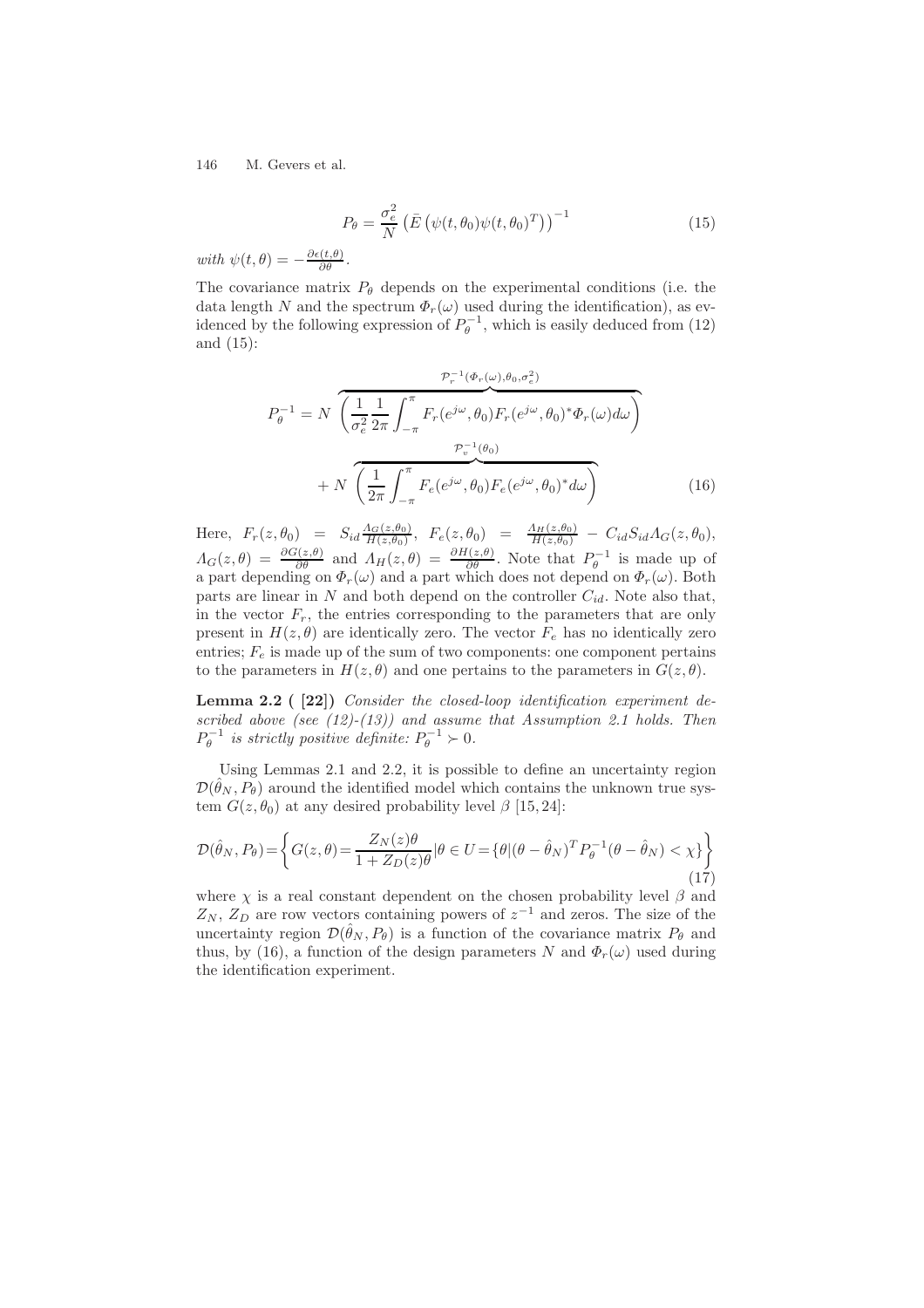### 3 Control Design Objectives and Control Design Method

As stated before, our aim is to replace the present controller  $C_{id}$  in the loop of Fig. 1 by a new controller  $\hat{C}(z) = C(G(z, \hat{\theta}_N))$  that has better performance. We adopt the following control performance measure for a stable closed-loop system  $[C G]$ :

$$
J(G, C, W_l, W_r) = \sup_{\omega} \bar{J}(\omega, G, C, W_l, W_r)
$$
\n(18)

where

$$
\bar{J}(\omega, G, C, W_l, W_r) = \sigma_{max}(W_l(e^{j\omega}) F(G(e^{j\omega}), C(e^{j\omega})) W_r(e^{j\omega})) \tag{19}
$$

$$
F(G, C) \stackrel{\Delta}{=} \left( \frac{\frac{GC}{1+GC} \frac{G}{1+GC} }{\frac{C}{1+GC} \frac{1}{1+GC}} \right)
$$

Here  $\sigma_{max}(A)$  denotes the largest singular value of A, and  $W_l(z)$ ,  $W_r(z)$  are given diagonal filters which reflect the performance specifications that we want to achieve with the true system. The performance measure (18) is quite general:  $J(G, C, W_l, W_r) \leq 1$  ensures that the four entries of  $W_l(z)F(G, C)W_r(z)$ have an  $H_{\infty}$  norm smaller than one. Simpler  $H_{\infty}$  criteria can be chosen as special cases. A controller C will be deemed *satisfactory* for the system  $G_0$  if  $[C G_0]$  is stable and if  $J(G_0, C, W_l, W_r) \leq 1$ .

As mentioned in the introduction, we want to design the new controller  $\hat{C} = C(G(z, \hat{\theta}_N))$  using an identified model  $\hat{G} = G(z, \hat{\theta}_N)$  of  $G_0$ . For this purpose, we use a pre-selected nominal control design method.

Assumption 3.1 We have pre-selected a fixed nominal control design method which maps the identified model  $G(z, \hat{\theta}_N)$  to one controller  $C(G(z, \hat{\theta}_N))$  which stabilizes  $G(z, \hat{\theta}_N)$  and achieves with this model a nominal performance level

$$
J(G(z, \hat{\theta}_N), C(G(z, \hat{\theta}_N)), W_l(z), W_r(z)) \le \gamma < 1,
$$
\n<sup>(20)</sup>

where  $\gamma$  is a fixed scalar, strictly smaller than 1.

One possible control design choice that satisfies Assumption 3.1 is to choose for  $C(G(z, \hat{\theta}_N))$  the central controller of the four-block  $H_{\infty}$  control design method with performance objective (20).

If Assumption 3.1 holds, then the controller  $\hat{C} = C(G(z, \hat{\theta}_N))$  designed from an identified model  $\hat{G} = G(z, \hat{\theta}_N)$  will achieve  $J(\hat{G}, \hat{C}, W_l, W_r) \leq \gamma < 1$ . When this controller  $\hat{C}$  is applied to the true system  $G_0$ , the achieved performance will generically be poorer than the designed performance. However, by choosing the design criterion (20) with  $\gamma$  < 1, we ensure that there is a whole set of systems  $G(z)$  around  $G(z, \hat{\theta}_N)$  that are also stabilized by  $\hat{C}$  and that achieve  $J(G, \hat{C}, W_l, W_r) \leq 1$ . In the sequel, we will denote by  $\mathcal{D}_{adm}(\hat{\theta}_N)$  the largest set of systems  $G(z)$  having these properties.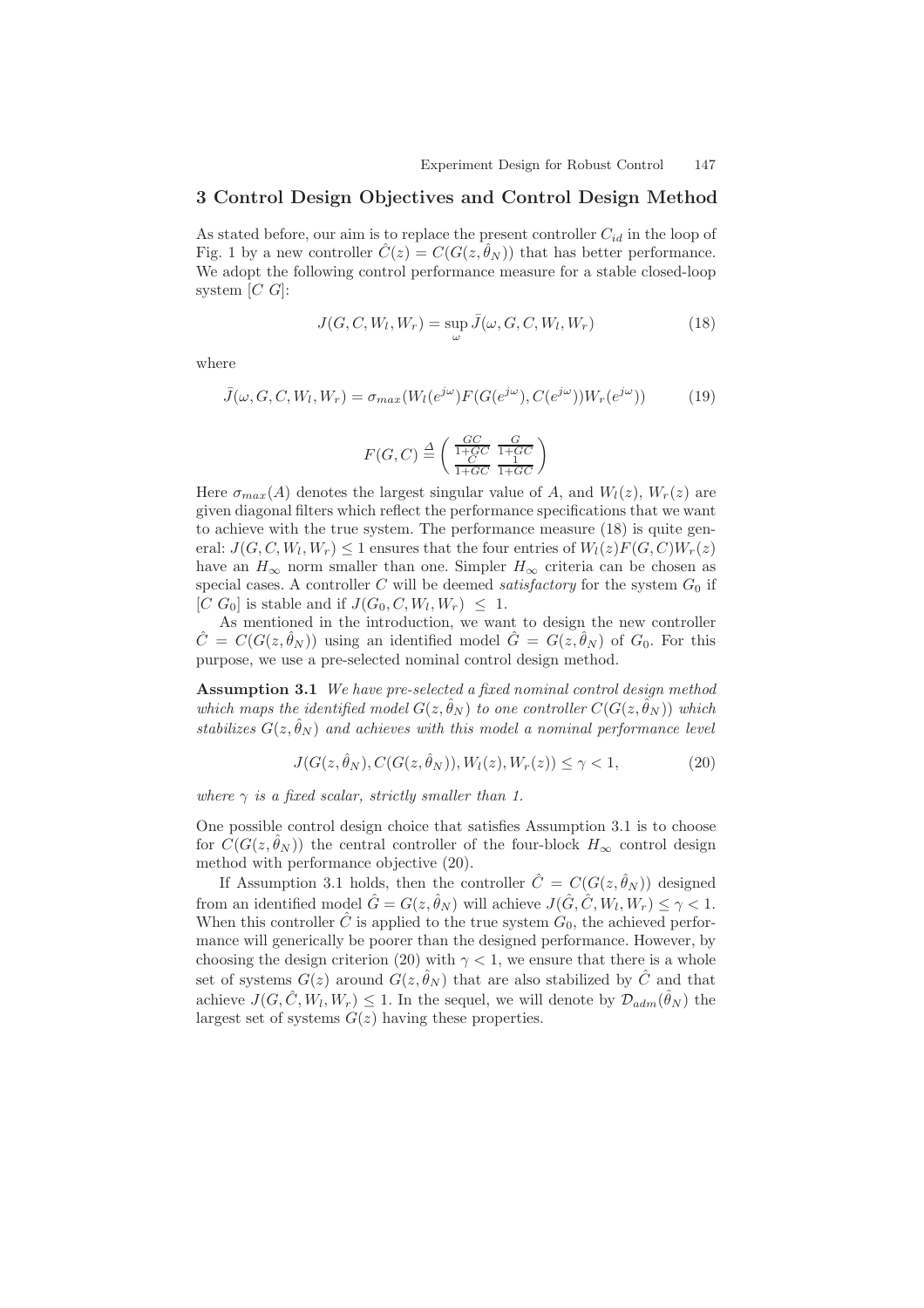## 4 Demands on the Identification Experiment

Our objective is to determine the experimental conditions (N and  $\Phi_r(\omega)$ ) of the identification experiment on the loop  $[C_{id}, G_0]$  in such a way that the model  $\hat{G}$ , identified through this experiment, delivers a controller  $\hat{C}$  which stabilizes the unknown  $G_0$  and achieves  $J(G_0, C, W_l, W_r) \leq 1$ . Since  $G_0$  is unknown but lies (with probability  $\beta$ ) in the uncertainty region  $\mathcal{D}(\hat{\theta}_N, P_{\theta})$ identified along with  $\hat{G}$ , this performance constraint will be replaced by the following checkable constraint<sup>7</sup>.

**Constraint 4.1** The experimental conditions (N and  $\Phi_r(\omega)$ ) of the identification experiment on the loop  $[C_{id}, G_0]$  (see Section 2) must be such that the identified model  $\hat{G} = G(z, \hat{\theta}_N)$  and the identified uncertainty region  $\mathcal{D}(\hat{\theta}_N, P_{\theta})$ have the property that  $J(G, \tilde{C}, W_l, W_r) \leq 1$  for all  $G(z) \in \mathcal{D}(\theta_N, P_\theta)$ , where  $\hat{C}$  is the controller designed from  $\hat{G}$  using the control design method presented in Assumption 3.1.

Since  $J(G, \tilde{C}, W_l, W_r) \leq 1$  for all  $G(z)$  in the set  $\mathcal{D}_{adm}(\hat{\theta}_N)$  defined in the last paragraph of Section 3, Constraint 4.1 imposes that  $\mathcal{D}(\hat{\theta}_N, P_{\theta})$  is a subset of this set  $\mathcal{D}_{adm}(\hat{\theta}_N)$ . We now discuss the requirements on the identification design that will guarantee this.

Remember that  $\mathcal{D}_{adm}(\hat{\theta}_N)$  is the largest set of systems  $G(z)$  around  $G(z, \hat{\theta}_N)$  for which  $J(G, \hat{C}, W_l, W_r) \leq 1$ . By Assumption 2.1 and Lemma 2.2,  $\mathcal{D}(\hat{\theta}_N, P_{\theta}) \subseteq \mathcal{D}_{adm}(\hat{\theta}_N)$  is always achievable if N and/or  $\Phi_r(\omega)$  are chosen large enough: see (16). Moreover, we have the following trade-offs: the larger N is chosen, the *smaller*  $\Phi_r(\omega)$  can be while still verifying Constraint 4.1; conversely, the *larger*  $\Phi_r(\omega)$  is chosen, the smaller N can be while still verifying this constraint.

The sets  $\mathcal{D}_{adm}(\hat{\theta}_N)$  and  $\mathcal{D}(\hat{\theta}_N, P_{\theta})$  are both a function of the parameter vector  $\hat{\theta}_N$  that we want to identify. Moreover, besides being a function of  $\Phi_r(\omega)$  and N,  $P_\theta$  is also a function of the unknown quantities  $\theta_0$  and  $\sigma_e^2$ . Consequently, whatever the method we use to determine experimental conditions  $\Phi_r(\omega)$  and N satisfying Constraint 4.1, it will need to be based on some initial estimates  $\theta_{o,est}$ ,  $\hat{\theta}_{N,est}$  and  $\sigma_{e,est}^2$  of those unknown quantities. In this context, we will state that Constraint 4.1 is satisfied for given N and  $\Phi_r(\omega)$ when  $\mathcal{D}(\hat{\theta}_{N,est}, P_{\theta,est}) \subseteq \mathcal{D}_{adm}(\hat{\theta}_{N,est})$  where  $P_{\theta,est}$  is computed using (16) with  $\theta_0$  and  $\sigma_e^2$  replaced by  $\theta_{o,est}$  and  $\sigma_{e,est}^2$ . Note that, in the methods we present in the sequel, we will not determine the set  $\mathcal{D}_{adm}$  explicitly, but implicitly (see Theorems 7.1 and 7.2).

<sup>&</sup>lt;sup>7</sup> If  $J(G, \hat{C}, W_l, W_r) \leq 1$  with all  $G(z) \in \mathcal{D}(\hat{\theta}_N, P_{\theta})$ , then, under mild assumptions,  $\hat{C}(z) = C(G(z, \hat{\theta}_N))$  also stabilizes all  $G \in \mathcal{D}(\hat{\theta}_N, P_{\theta}).$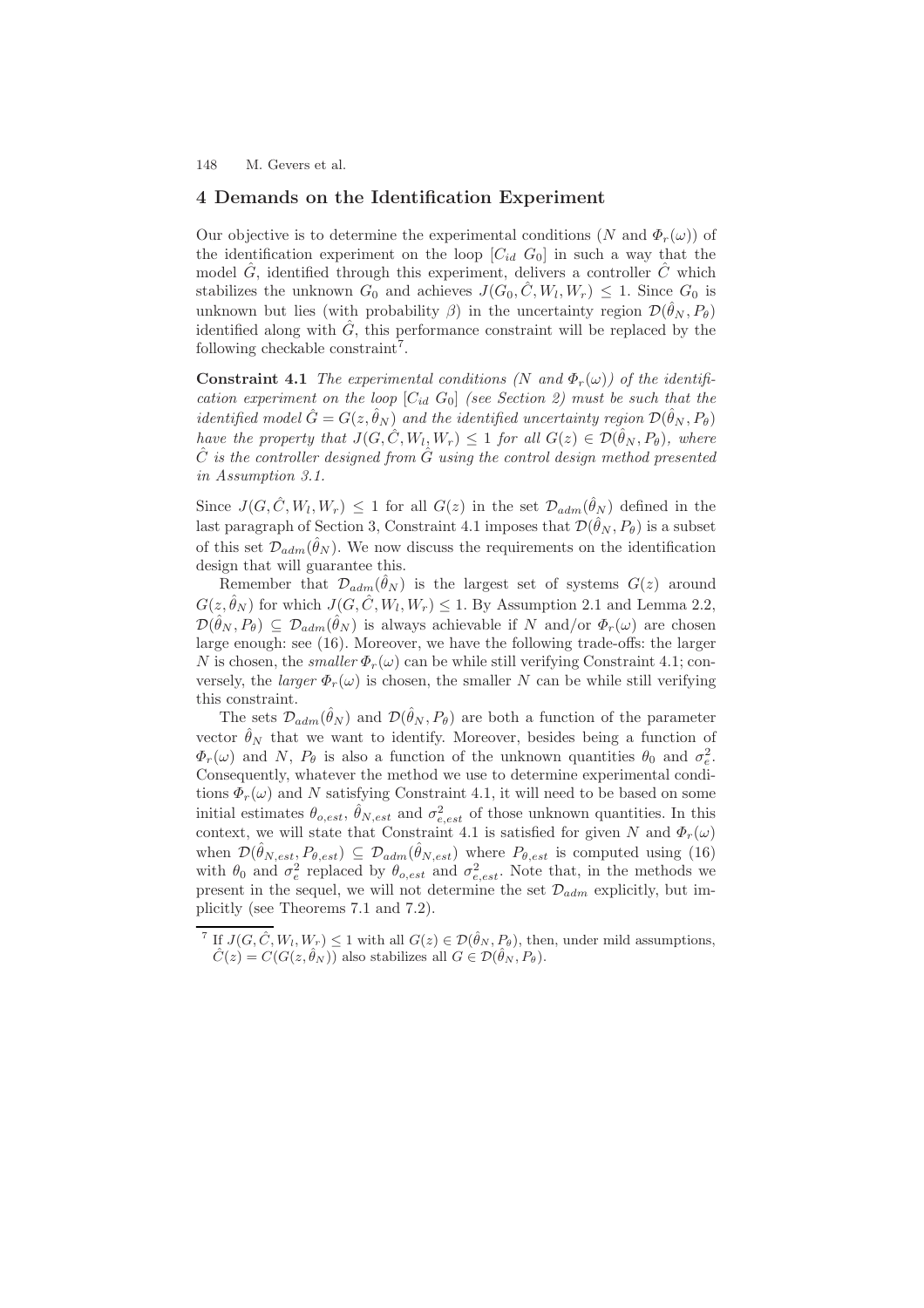### 5 The Cost of a Closed-Loop Identification Experiment

It is clear that many possible choices of experimental conditions allow one to fulfill Constraint 4.1. Among those, we seek to determine an identification experiment with the smallest possible cost. In this section, we give a precise definition of the cost of an identification experiment in the context where the closed-loop system operates with an acting controller  $C_{id}$  and with a disturbance rejection performance objective.

As mentioned in Section 2, in normal operation the signals  $u(t)$  and  $y(t)$ are given by:

$$
y(t) = S_{id}v(t),
$$
  $u(t) = -C_{id}S_{id}v(t).$  (21)

By applying an external signal  $r(t)$  to the loop during the identification, we introduce *additional disturbances*  $y_r(t)$  and  $u_r(t)$  on top of the normal operation signals: see (12). Those disturbances represent the cost of the identification experiment, since they entail a performance degradation. The ideal closedloop identification experiment would be one in which the normal operation signals  $u(t)$  and  $y(t)$  are used for a certain length N without any external excitation, i.e. with  $r(t) = 0$ . We show in Section 6 that such costless identification experiment can, in certain circumstances, lead to fulfillment of the Constraint 4.1. We also show how to compute the minimum number  $N_{min}$  of measurements that are necessary to reach this objective.

In the cases where Constraint 4.1 can not be achieved with  $r(t) = 0$ , the application of a nonzero external signal  $r(t)$  for a certain amount of time is unavoidable, but we show how N and  $\Phi_r(\omega)$  can be chosen in order to achieve Constraint 4.1 with minimal cost. This cost can be a function of either the experiment time N, the power of the perturbations  $y_r$  and  $u_r$ , or a combination of both. In the sequel, we consider three different situations which are representative of practical situations, and determine for each of them how we can optimally choose the experimental conditions.

Situation 1. The cost of the identification is mainly determined by the duration N of the identification experiment. Based on the trade-off discussed in Section 4 between excitation power and duration of the experiment, the power spectrum  $\Phi_r(\omega)$  of the to-be-applied signal  $r(t)$  is in this case chosen at each frequency as large as the constraints on the actuators allow. For such fixed  $\Phi_r(\omega)$ , the optimal experiment time can subsequently be determined via an optimization problem yielding the smallest identification time  $N_{min}$  satisfying Constraint 4.1.

Situation 2. Situation 2 is the converse situation: the cost of the identification is mainly determined by the power of the perturbations  $y_r(t)$  and  $u_r(t)$  due to the excitation signal  $r(t)$ . Based on the same trade-off, the experiment time  $N$  is in this case chosen as large as is allowed. For such fixed  $N$ , the optimal power spectrum  $\Phi_r(\omega)$  can then be determined via an optimization problem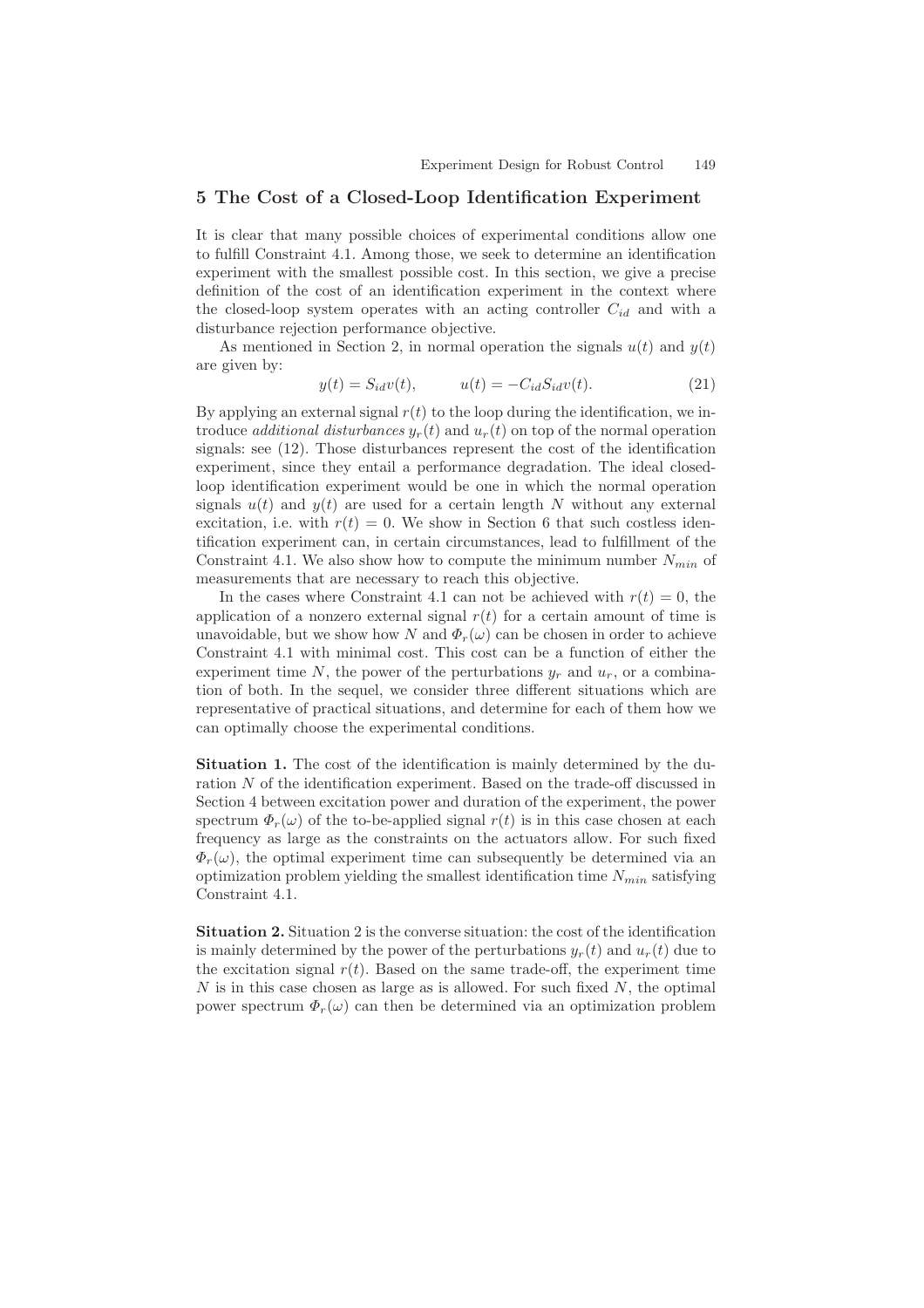whose objective is to minimize the following cost function  $\mathcal{J}_r$  representing the total disturbance power, subject to satisfaction of the Constraint 4.1:

$$
\mathcal{J}_r = \alpha_y \left( \frac{1}{2\pi} \int_{-\pi}^{\pi} \Phi_{y_r}(\omega) d\omega \right) + \alpha_u \left( \frac{1}{2\pi} \int_{-\pi}^{\pi} \Phi_{u_r}(\omega) d\omega \right)
$$

$$
= \frac{1}{2\pi} \int_{-\pi}^{\pi} \left( \alpha_y |G_0(e^{j\omega}) S_{id}(e^{j\omega})|^2 + \alpha_u |S_{id}(e^{j\omega})|^2 \right) \Phi_r(\omega) d\omega \qquad (22)
$$

where  $\alpha_u$  and  $\alpha_u$  are scalars chosen by the designer to reflect the relative importance of the costs due to each of the perturbation signals, and where  $\varPhi_{y_r}(\omega)$  and  $\varPhi_{u_r}(\omega)$  are the power spectra of these disturbance signals  $y_r(t)$ and  $u_r(t)$ .

**Situation 3.** Situation 3 is the situation where N and  $\Phi_r(\omega)$  are both important in the cost of the identification. In this situation, we can determine the optimal spectrum  $\Phi_r(\omega)$  such as in Situation 2 for different values of the length N. Since, for increasing values of N, the optimal cost function  $\mathcal{J}_r$  decreases, such approach allows one to find the "optimal" combination for the duration of the identification experiment and the induced disturbance on the input and output signals.

## 6 Identification Experiments Without External Excitation

In this section we examine the situation where Constraint 4.1 can be achieved using an identification experiment on the closed loop  $[C_{id} G_0]$  without any external excitation signal  $r(t)$ , i.e. using only the excitation due to the noise  $v(t)$  (see (12) with  $r = 0$ ). We have the following result.

Theorem 6.1 Consider a closed-loop identification experiment as presented in Section 2 with  $r(t) = 0$  and assume that Assumption 2.1 holds. Then, Constraint 4.1 can always be verified by using for the identification a set of input-output data (21) of sufficient length N.

**Proof.** When  $r = 0$ , expression (16) of  $P_{\theta}^{-1}$  becomes:

$$
P_{\theta}^{-1} = N \mathcal{P}_v^{-1}(\theta_0).
$$
 (23)

By Assumption 2.1 and Lemma 2.2, we have  $\mathcal{P}_v^{-1}(\theta_0) \succ 0$ . Therefore, with N sufficiently large,  $P_{\theta}^{-1} = N P_{v}^{-1}(\theta_{0})$  can be made such that  $\mathcal{D}(\hat{\theta}_{N}, P_{\theta}) \subseteq$  $\mathcal{D}_{adm}(\hat{\theta}_N)$  for any set  $\mathcal{D}_{adm}(\hat{\theta}_N)$  around  $G(z, \hat{\theta}_N)$ , which implies that Constraint 4.1 holds.

Theorem 6.1 shows that, if Assumption 2.1 holds with  $r = 0$ , the identification leading to a new and satisfactory controller  $\hat{C}$  for  $G_0$  can be achieved without applying any external excitation: we just need to measure the input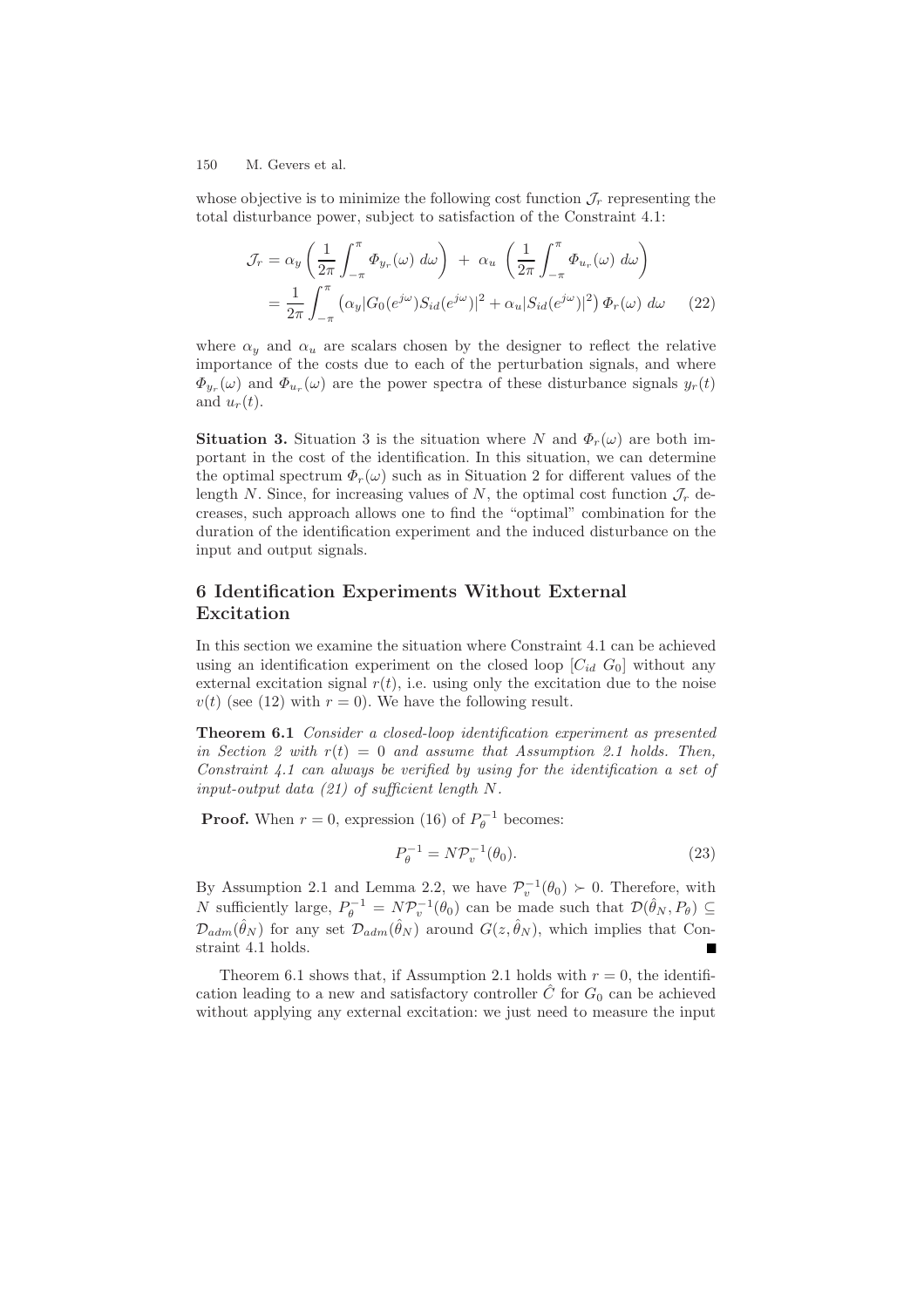and output signal in normal operation for a sufficient amount of time. For this theorem to be of practical use, we need to examine under what conditions Assumption 2.1 holds when  $r = 0$ , and which smallest data length  $N_{min}$ is required for the robustness Constraint 4.1 to be satisfied when  $r = 0$ .

The computation of  $N_{min}$  for the case  $r = 0$  is a special case of the computation of  $N_{min}$  for a given reference excitation spectrum  $\Phi_r(\omega)$ ; it will be presented in the next section. As for the first question, a necessary and sufficient condition for Assumption 2.1 to hold is that  $\epsilon(t, \theta) = \epsilon(t, \theta_0) \implies$  $\theta = \theta_0$  [23]. In the case where  $r = 0$ , this condition specializes to the following result.

Lemma 6.1 ( [23]) Consider the closed-loop identification configuration of Section 2 with  $r = 0$ . Then, Assumption 2.1 holds if and only if, for any  $\theta$ ,

$$
H^{-1}(z,\theta)(1 + C_{id}G(z,\theta)) = H^{-1}(z,\theta_0)(1 + C_{id}G(z,\theta_0)) \implies \theta = \theta_0. \quad (24)
$$

A necessary condition for this identifiability condition to hold, in the case considered here of a linear time-invariant regulator  $C_{id}$ , is that the regulator be sufficiently complex (i.e. of sufficiently high order): see Section 13.4 of [22]. One can make this statement more precise by considering specific model structures. This has been done in [23] (see Complement C10.1) for the case of an ARMAX or ARX model structure, and in [21] for the case where an OE or BJ model structure is used. The conditions are essentially degree constraints on the structure of the controller  $C_{id}$ .

## 7 Least Costly Identification Experiments for Control

An identification experiment without external excitation may be impossible for two reasons: i) the initial controller  $C_{id}$ , which is often not chosen by the user, is of lower complexity than required, or ii) the data length required to satisfy Constraint 4.1 (see Theorem 6.1) is unrealistic (e.g.  $N_{min}$  corresponds to one year of data). We now address the problem of computing the least costly identification experiment for control, as has been defined by the problems presented at the end of Section 4. Those problems involve the computation under Constraint 4.1 of either the smallest data length for a given  $\Phi_r(\omega)$ (Situation 1) or of the power spectrum  $\Phi_r(\omega)$  minimizing  $\mathcal{J}_r$  for a given N (Situations 2 and 3).

### 7.1 Shortest Identification Experiment for Control with Fixed  $\Phi_r(\omega)$

The first experiment design problem can be formulated as follows.

Experiment Design Problem 1. Consider the closed-loop identification experiment of Section 2. Consider also that the power spectrum  $\Phi_r(\omega)$  of the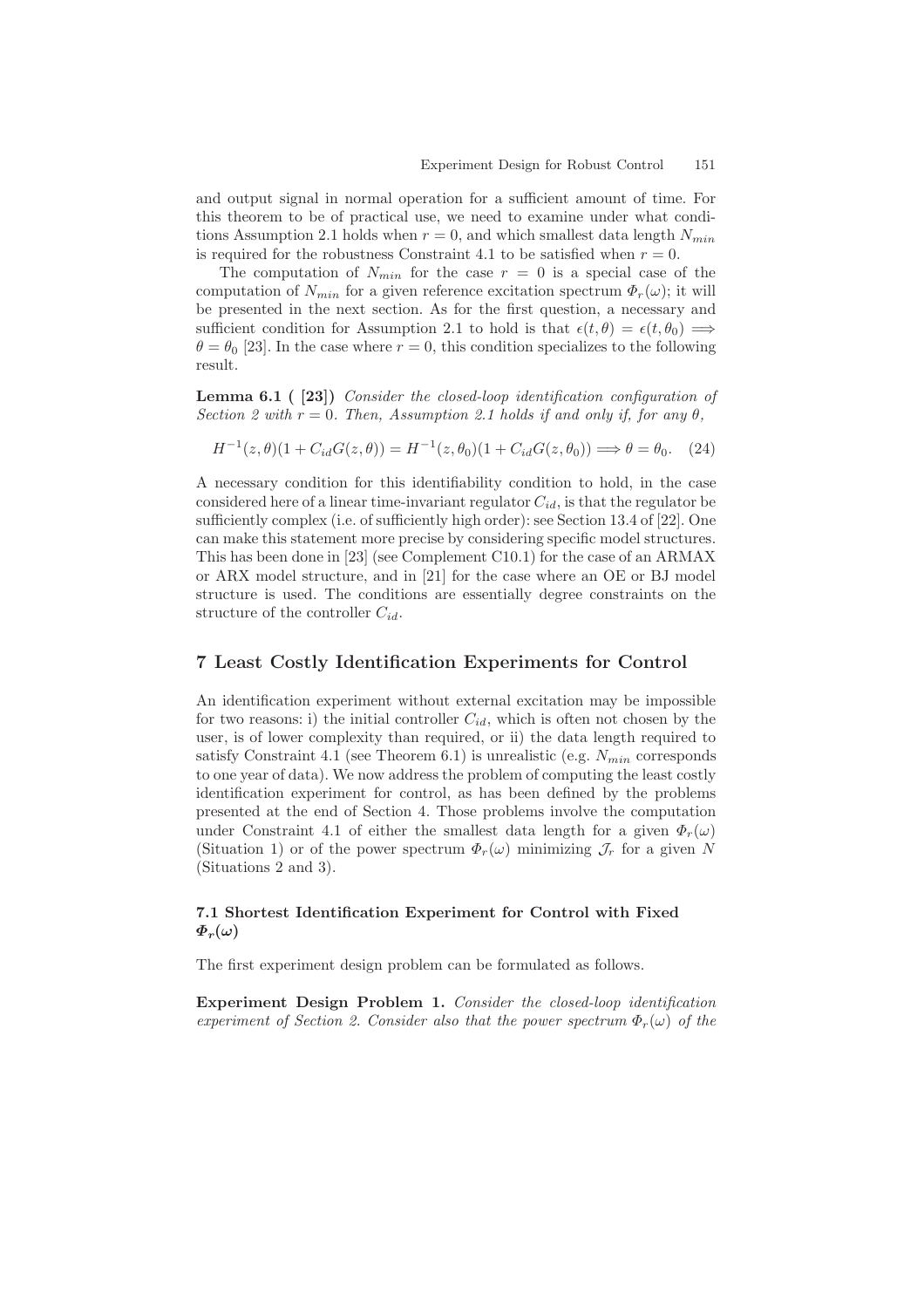excitation signal  $r(t)$  is given. Determine then the smallest length N of an excitation signal r(t) with power spectrum  $\Phi_r(\omega)$  that must be applied to  $[C_{id} G_0]$ in order to fulfill Constraint 4.1.

We show that this problem can be expressed as an LMI-based optimization problem [14]. For this purpose, we first express the robust performance constraint  $\bar{J}(\omega, G, C, W_l, W_r) \leq 1 \ \forall G \in \mathcal{D}(\hat{\theta}_N, P_\theta)$  at one particular frequency  $\omega$  as an LMI, linear in  $P_{\theta}^{-1}$ . Note that, according to (18),  $J(G, \hat{C}, W_l, W_r) \le 1$  $\forall G \in \mathcal{D}(\hat{\theta}_N, P_{\theta}) \iff \bar{J}(\omega, G, \tilde{C}, W_l, W_r) \leq 1 \,\forall \omega \text{ and } \forall G \in \mathcal{D}(\hat{\theta}_N, P_{\theta}).$ 

**Proposition 2** Consider the controller  $\hat{C} = C(G(z, \hat{\theta}_N))$  designed from the model  $G(z, \hat{\theta}_N)$  using the control design method presented in Assumption 3.1. Consider also the set  $\mathcal{D}(\hat{\theta}_N, P_{\theta})$  defined in (17). Then  $\hat{C}$  achieves  $\overline{J}(\omega, G, \hat{C}, W_l, W_r) \leq 1$  with all G in  $\mathcal{D}(\hat{\theta}_N, P_{\theta})$  if and only if  $\exists \tau(\omega) > 0$  $(\tau(\omega) \in \mathbf{R})$  and a skew-symmetric matrix  $\mathcal{L}(\omega) \in \mathbf{R}^{(k+1)\times (k+1)}$  (i.e.  $\mathcal{L}(\omega) =$  $-\mathcal{L}(\omega)^T$ ) such that

$$
\tau(\omega)E(\omega,\hat{\theta}_N) - \mathcal{R}(\hat{\theta}_N) + j \mathcal{L}(\omega) \le 0
$$
\n(25)

 $\blacksquare$ 

with  $j = \sqrt{-1}$  and

$$
\mathcal{R}(\hat{\theta}_N) = \begin{pmatrix} I_k \\ -\hat{\theta}_N^T \end{pmatrix} P_{\theta}^{-1} \begin{pmatrix} I_k \\ -\hat{\theta}_N^T \end{pmatrix}^T + \begin{pmatrix} 0 & 0 \\ 0 & -\chi \end{pmatrix}
$$

$$
E(\omega, \hat{\theta}_N) = \Omega^*(e^{j\omega}) \begin{pmatrix} I_4 & 0 \\ 0 & -1 \end{pmatrix} \Omega(e^{j\omega})
$$

$$
\Omega(z) = \left( \frac{\left( I_2 \otimes \left( W_r \begin{pmatrix} \hat{C} \\ 1 \end{pmatrix} \right) \right) W_l \begin{pmatrix} 0 \\ 0 \end{pmatrix} \begin{pmatrix} Z_N & 0 \\ Z_D & 1 \\ Z_D + \hat{C} Z_N & 1 \end{pmatrix} \right)
$$

The symbol  $\otimes$  denotes the Kronecker product.

Proof. See [21].

The previous proposition shows that Constraint 4.1 can be replaced by LMI's at each frequency, linear in  $P_{\theta}^{-1}$ . Expression (16) shows that  $P_{\theta}^{-1}$  is linear in the decision variable  $N$  of Experiment Design Problem 1. By combining these two facts, it is easy to see that Experiment Design Problem 1 would be solvable exactly if  $P_{\theta}^{-1}$  was not a function of  $\theta_0$  and  $\sigma_e^2$ , and if condition (25) was not a function of the to-be-identified  $\ddot{\theta}_N$ . This difficulty is inherent to all experiment design problems [22] and is generally circumvented by using a-priori estimates for those quantities:  $\theta_{o,est}$ ,  $\sigma_{e,est}^2$  and  $\hat{\theta}_{N,est}$ . The problem can then be solved using the LMI optimization problem of Theorem 7.1 below. Note that  $\hat{\theta}_{N,est}$  will often be chosen equal to  $\theta_{o,est}$ .

**Theorem 7.1** Consider the approximations  $\theta_0 \approx \theta_{o,est}$ ,  $\hat{\theta}_N \approx \hat{\theta}_{N,est}$  and  $\sigma_e^2 \approx \sigma_{e,est}^2$  and the shorthand notations:  $\mathcal{P}_r^{-1}(\Phi_r(\omega)) = \mathcal{P}_r^{-1}(\Phi_r(\omega), \theta_{o,est}, \sigma_{e,est}^2)$ ,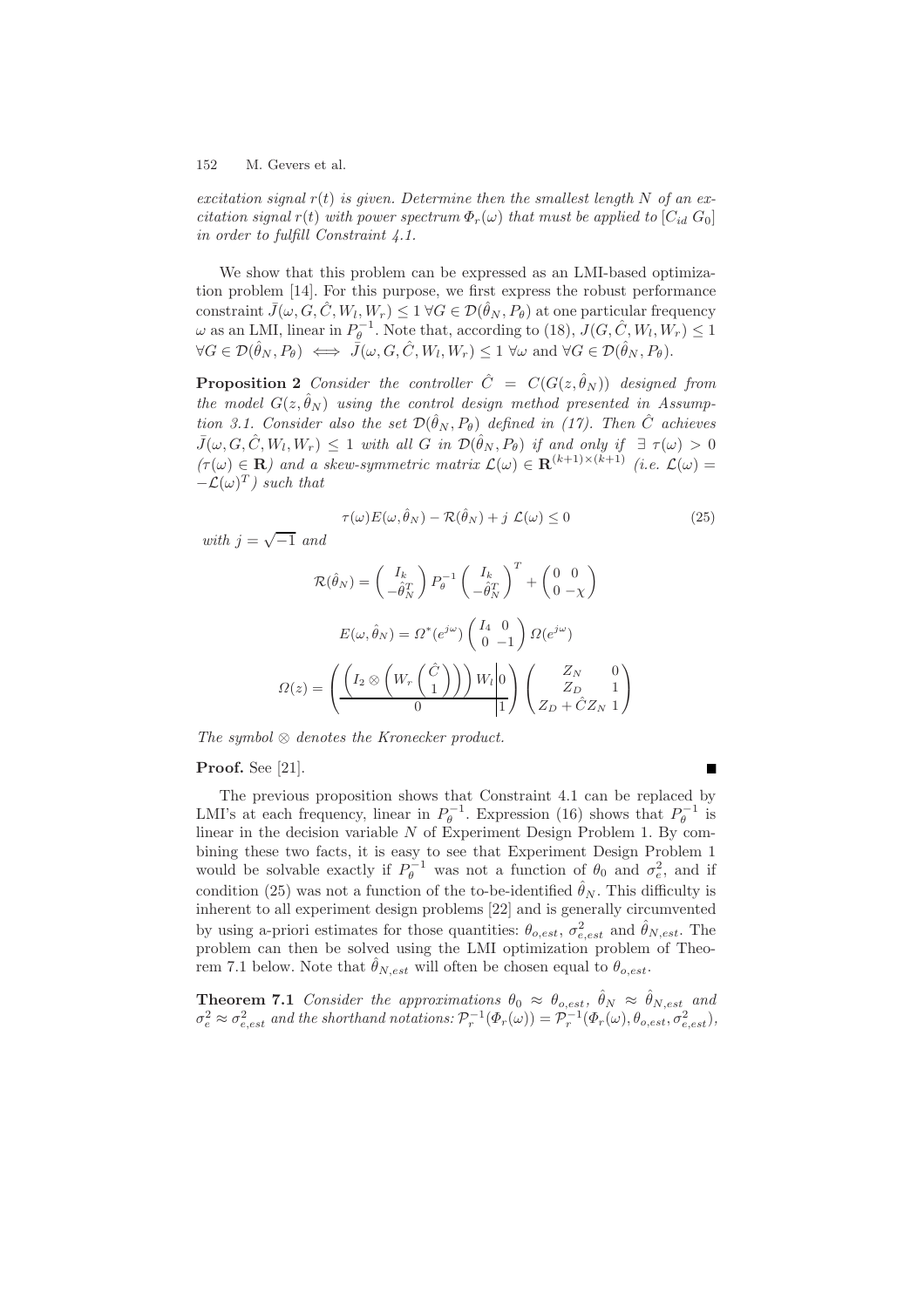$\mathcal{P}_v^{-1} = \mathcal{P}_v^{-1}(\theta_{o,est})$  (see (16)) and  $E(\omega) = E(\omega, \theta_{N,est})$  (see (25)). Then, the minimum duration N which solves Experiment Design Problem 1 is the solution (rounded up to the nearest integer) of the following LMI optimization problem:

#### $min N$

under the constraint that  $\exists$  a frequency function  $\tau(\omega)$  valued in **R** and a  $frequency-dependent \ skew-symmetric \ matrix \mathcal{L}(\omega) \ valued \ in \ \mathbf{R}^{(k+1)\times (k+1)} \ such$ that

$$
\tau(\omega)E(\omega) - \begin{pmatrix} I_k \\ -\hat{\theta}_{N,est}^T \end{pmatrix} \left( N \left( \mathcal{P}_r^{-1}(\Phi_r(\omega)) + \mathcal{P}_v^{-1} \right) \right) \begin{pmatrix} I_k \\ -\hat{\theta}_{N,est}^T \end{pmatrix}^T
$$

$$
- \begin{pmatrix} 0 & 0 \\ 0 & -\chi \end{pmatrix} + j \mathcal{L}(\omega) \le 0 \quad \forall \omega \tag{26}
$$

**Proof.** Direct consequence of Proposition 2 and the expression of  $P_{\theta}^{-1}$  in (16).

Comment 1. Condition (26) must be considered at every frequency. This is impossible in practice. The optimal  $N$  can nevertheless be approximated by using a finite frequency grid. An exact but more cumbersome solution consists of using the Kalman-Yakubovitch-Popov (KYP) lemma [25]; see [21] for details.

Comment 2. As stated in Section 6, the minimal data length for an identification experiment without external excitation can be determined via Theorem 7.1 as well, by setting  $\Phi_r(\omega) = 0$  in (26).

### 7.2 Least costly identification experiment with fixed data length

We now examine the second situation presented at the end of Section 4, in which the data length  $N$  is fixed and one seeks to satisfy Constraint 4.1 with a power spetrum  $\Phi_r(\omega)$  that minimizes the identification cost  $\mathcal{J}_r$  defined in (22). We restrict our search to signals whose power spectrum  $\Phi_r(\omega)$  can be written as [26]:

$$
\Phi_r(\omega) = R_r(0) + 2 \sum_{i=1}^m R_r(i) \cos(i\omega) \ge 0 \quad \forall \omega \tag{27}
$$

where m is a positive integer selected by the user. The parameters  $R_r(i)$  $(i = 0...m)$  can be interpreted as the auto-correlation sequence of a signal that has been generated by a white noise passing through an FIR filter of length  $m + 1$ . If we select  $R_r(i) = \sigma^2 \frac{N_c - i}{N_c}$  and  $m = N_c$ , then  $\Phi_r(\omega)$  represents the power spectrum of a Random Binary Signal with clock period  $N_c$  and maximal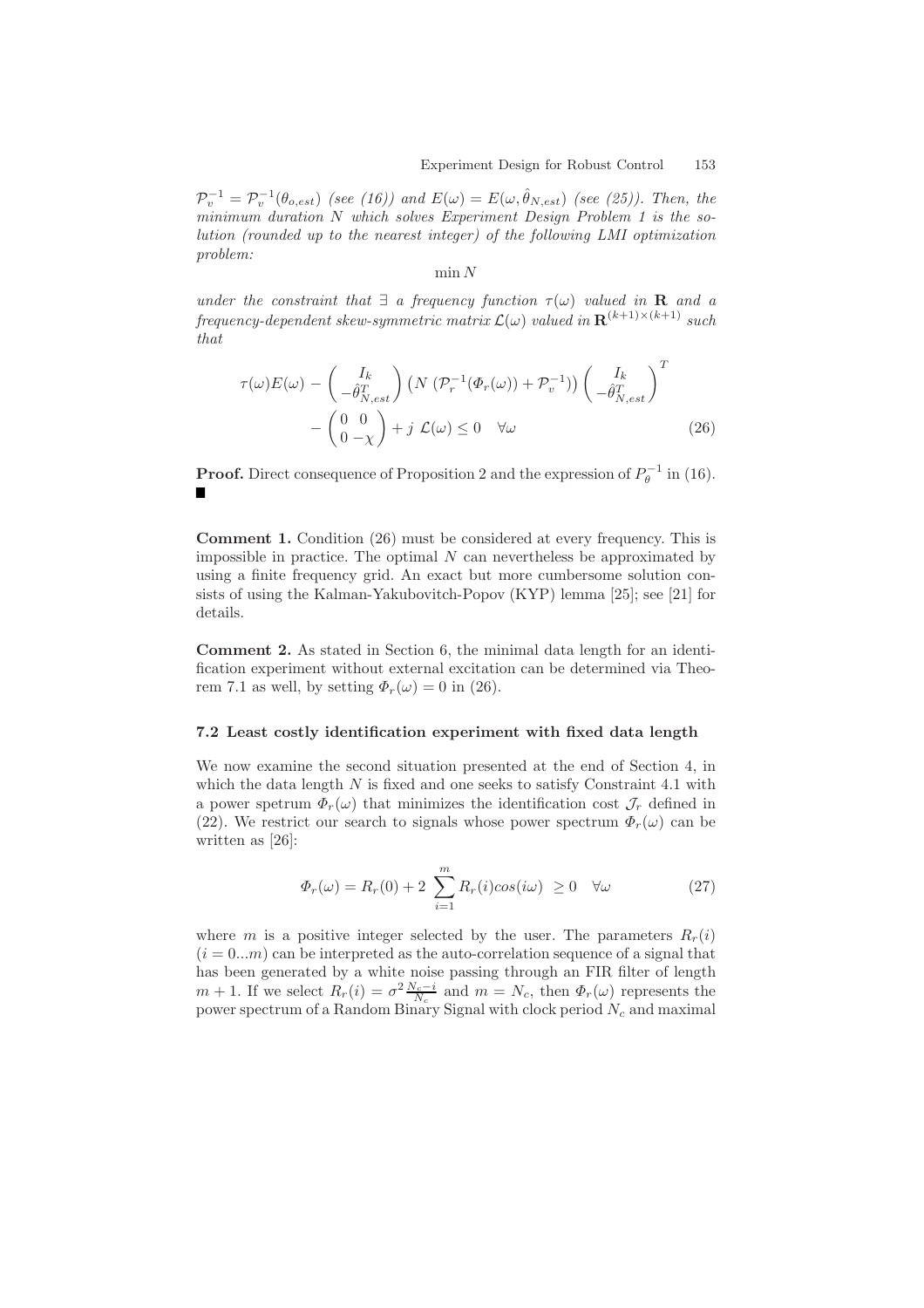amplitude  $\sigma$ . Such a parametrization can be very useful if the amplitude of the time domain signal is constrained.

An important property of the parametrization (27) is that  $P_0^{-1}$  and  $\mathcal{J}_r$ (see (16) and (22)) are affine functions of the design variables  $R_r(i)$  ( $i = 0...m$ ), as we show in the following two propositions. Note that other parametrizations of  $\Phi_r(\omega)$  have the same property and could therefore also be considered here: e.g.  $\Phi_r(\omega) = \sum_{i=1}^m R_r(i) \delta(\omega - \omega_i)$  corresponding to a multisine signal  $r(t)$ [27], or  $\Phi_r(\omega) = \sum_{i=0}^m R_r(i) \left( \mathcal{B}_i(e^{j\omega}) + \mathcal{B}_i^*(e^{j\omega}) \right)$  where  $\mathcal{B}_i(e^{j\omega})$  are preselected basis functions [28].

**Proposition 3** Consider the expression (16) of  $P_{\theta}^{-1}$  and let  $\Phi_r(\omega)$  be parametrized by (27). Let  $\tilde{M}_k(\theta_0)$  be the sequence of Markov parameters of  $F_r F_r^*$  i.e.  $F_r(e^{j\omega}, \theta_0)F_r(e^{j\omega}, \theta_0)^* = \sum_{k=-\infty}^{\infty} \tilde{M}_k(\theta_0) e^{-jk\omega}$  with  $F_r(z, \theta_0)$  as defined in (16). Then,  $P_{\theta}^{-1} \in \mathbf{R}^{k \times k}$  can be written as:

$$
P_{\theta}^{-1} = \bar{M}(\theta_0) + \sum_{i=0}^{m} M_i(\theta_0, \sigma_e^2) R_r(i)
$$

where  $\overline{M}(\theta_0) = N \mathcal{P}_v^{-1}(\theta_0)$ ,  $M_0(\theta_0, \sigma_e^2) = \frac{N}{\sigma_e^2} \overline{M}_0(\theta_0)$ , and  $M_i(\theta_0, \sigma_e^2) =$  $\frac{N}{\sigma_e^2} (\tilde{M}_i(\theta_0) + \tilde{M}_i^T(\theta_0))$  for  $i = 1...m$ .

Proof. Direct consequence of Result 5.6 of [26] applied to the closed-loop expression for  $P_{\theta}^{-1}$  as given in (16).

**Proposition 4** Consider the cost function  $\mathcal{J}_r$  defined in (22) and let  $\Phi_r(\omega)$ be parametrized by (27). Then  $\mathcal{J}_r$  can also be written as:

$$
\mathcal{J}_r = [\alpha_y c_0(\theta_0) + \alpha_u d_0(\theta_0)] R_r(0) + 2 \sum_{i=1}^m [\alpha_y c_i(\theta_0) + \alpha_u d_i(\theta_0)] R_r(i),
$$

where the coefficients  $c_i(\theta_0)$  and  $d_i(\theta_0)$  are the Markov parameters of  $G_0G_0^*S_{id}S_{id}^*$ and  $S_{id}S_{id}^*$  respectively, i.e.

$$
G_0(e^{j\omega})G_0(e^{j\omega})^*S_{id}(e^{j\omega})S_{id}(e^{j\omega})^* = \sum_{k=-\infty}^{\infty} c_k(\theta_0)e^{-jk\omega}
$$

and  $S_{id}(e^{j\omega})S_{id}(e^{j\omega})^* = \sum_{k=-\infty}^{\infty} d_k(\theta_0) e^{-jk\omega}$ .

**Proof.** Direct consequence of Result 5.4 of [26] applied to  $y_r(t) = G_0 S_{id} r(t)$ and  $u_r(t) = S_{id}r(t)$ .

With the parametrization (27) for  $\Phi_r(\omega)$ , the experiment design problem corresponding to Situation 2 can then be formulated as follows.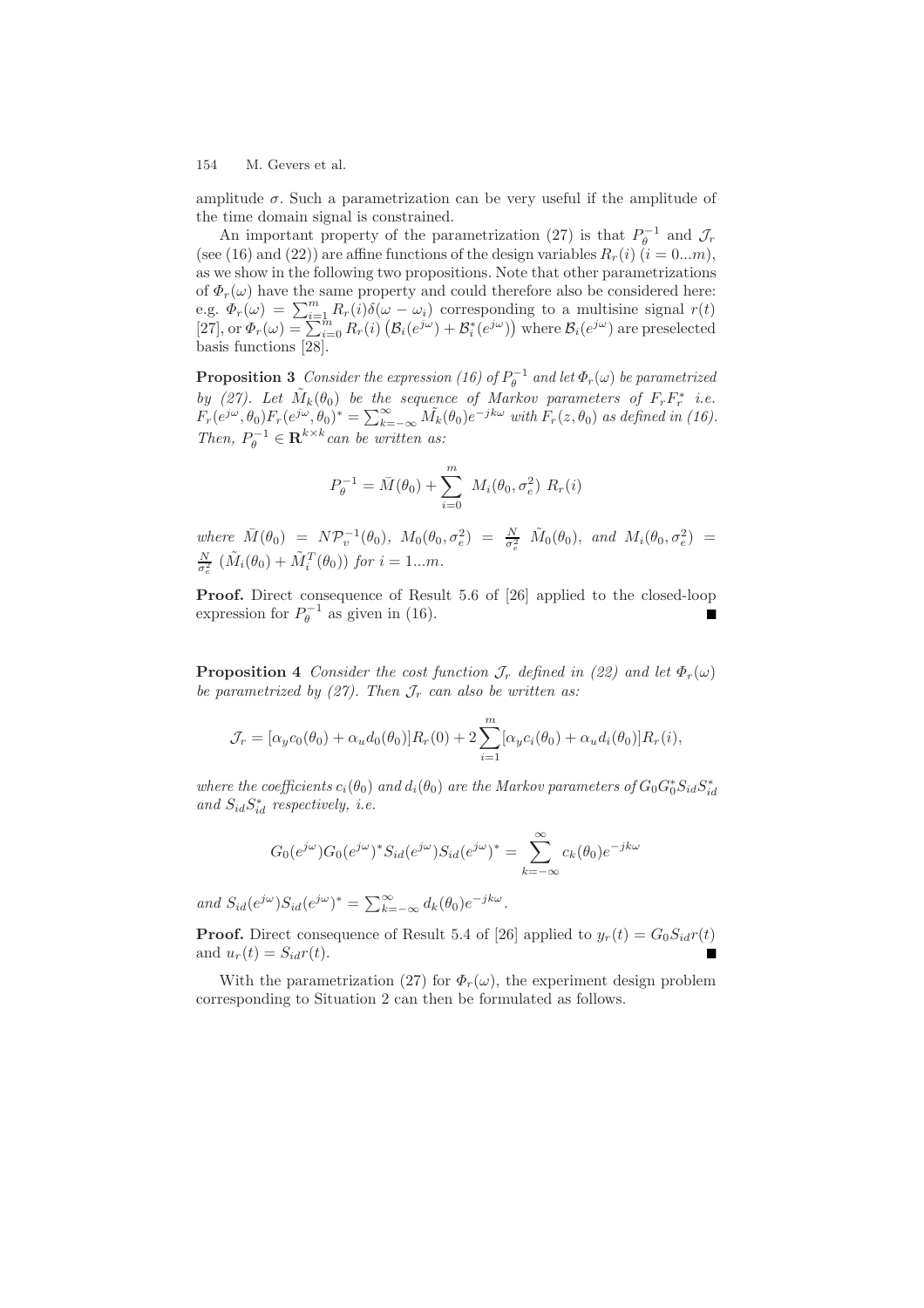Experiment Design Problem 2: Consider the closed-loop identification experiment of Section 2 with a fixed number  $N$  of data. Determine the parameters  $R_r(i)$   $(i = 0...m)$  of the spectrum  $\Phi_r(\omega)$  in (27) which minimize  $\mathcal{J}_r$ , subject to satisfaction of the Constraint 4.1.

The experiment design problem described above would be solvable exactly, using the results of Propositions 3, 4 and 2, if the parametrizations of  $P_{\theta}^{-1}$ and  $\mathcal{J}_r$  with respect to the design variables  $R_r(i)$  were not functions of the unknown  $\theta_0$  and  $\sigma_e^2$ , and if condition (25) was not a function of the to-beidentified  $\hat{\theta}_N$ . This difficulty is again circumvented by using a-priori estimates for those quantities:  $\theta_{o,est}$ ,  $\sigma_{e,est}^2$  and  $\hat{\theta}_{N,est}$ . The solution is then obtained by solving the LMI optimization problem described in Theorem 7.2 below.

Theorem 7.2 Consider Experiment Design Problem 2. Consider also the approximations  $\theta_0 \approx \theta_{o,est}$ ,  $\hat{\theta}_N \approx \hat{\theta}_{N,est}$  and  $\sigma_e^2 \approx \sigma_{e,est}^2$  and the shorthand notations:  $c_i = c_i(\theta_{o,est}), d_i = d_i(\theta_{o,est}), \overline{M} = \overline{M}(\theta_{o,est}), M_i = M_i(\theta_{o,est}, \sigma_{e,est}^2)$ and  $E(\omega) = E(\omega, \hat{\theta}_{N,est})$ . Then the auto-correlation sequence  $R_r(i)$  (i = 0...m) which solves Experiment Design Problem 2 is the solution of the following LMI optimization problem:

$$
\min_{R_r(i)(i=0...m)}[\alpha_y c_0 + \alpha_u d_0]R_r(0) + 2\sum_{i=1}^m[\alpha_y c_i + \alpha_u d_i]R_r(i)
$$

under the constraint that there exists a symmetric matrix  $Q$  of appropriate dimension, a frequency function  $\tau(\omega)$  valued in **R** and a frequency-dependent skew-symmetric matrix  $\mathcal{L}(\omega)$  valued in  $\mathbf{R}^{(k+1)\times (k+1)}$  such that

$$
\tau(\omega)E(e^{j\omega}) - \begin{pmatrix} I_k \\ -\hat{\theta}_{N,est}^T \end{pmatrix} \left( \bar{M} + \sum_{i=0}^m M_i R_r(i) \right) \begin{pmatrix} I_k \\ -\hat{\theta}_{N,est}^T \end{pmatrix}^T - \begin{pmatrix} 0 & 0 \\ 0 & -\chi \end{pmatrix} + j \mathcal{L}(\omega) \le 0 \quad \forall \omega
$$
\n(28)

and that 
$$
\begin{pmatrix} Q - A^T Q A & C^T - A^T Q B \\ C - B^T Q A & D + D^T - B^T Q B \end{pmatrix} \ge 0
$$
 (29)

with the following definitions of  $A, B, C, D$ :

$$
A = \begin{pmatrix} 0 & 0 \\ I_{m-1} & 0 \end{pmatrix} \qquad B = \begin{pmatrix} 1 & 0 & \dots & 0 \end{pmatrix}
$$

$$
C = \begin{pmatrix} R_r(1) & R_r(2) & \dots & R_r(m) \end{pmatrix} \qquad D = \frac{R_r(0)}{2}
$$

The optimal spectrum  $\Phi_r(\omega)$  can thereafter be computed using (27).

**Proof.** The existence of a symmetric matrix  $Q$  such that  $(29)$  holds is a necessary and sufficient condition for  $R_r(0) + 2 \sum_{i=1}^{m} R_r(i) \cos(i\omega)$  to be positive at each  $\omega$  and thus for (27) to represent a spectrum, as shown in [26] via the Positive Real Lemma. Consequently, the result in this theorem is a direct consequence of Propositions 3, 4 and 2. П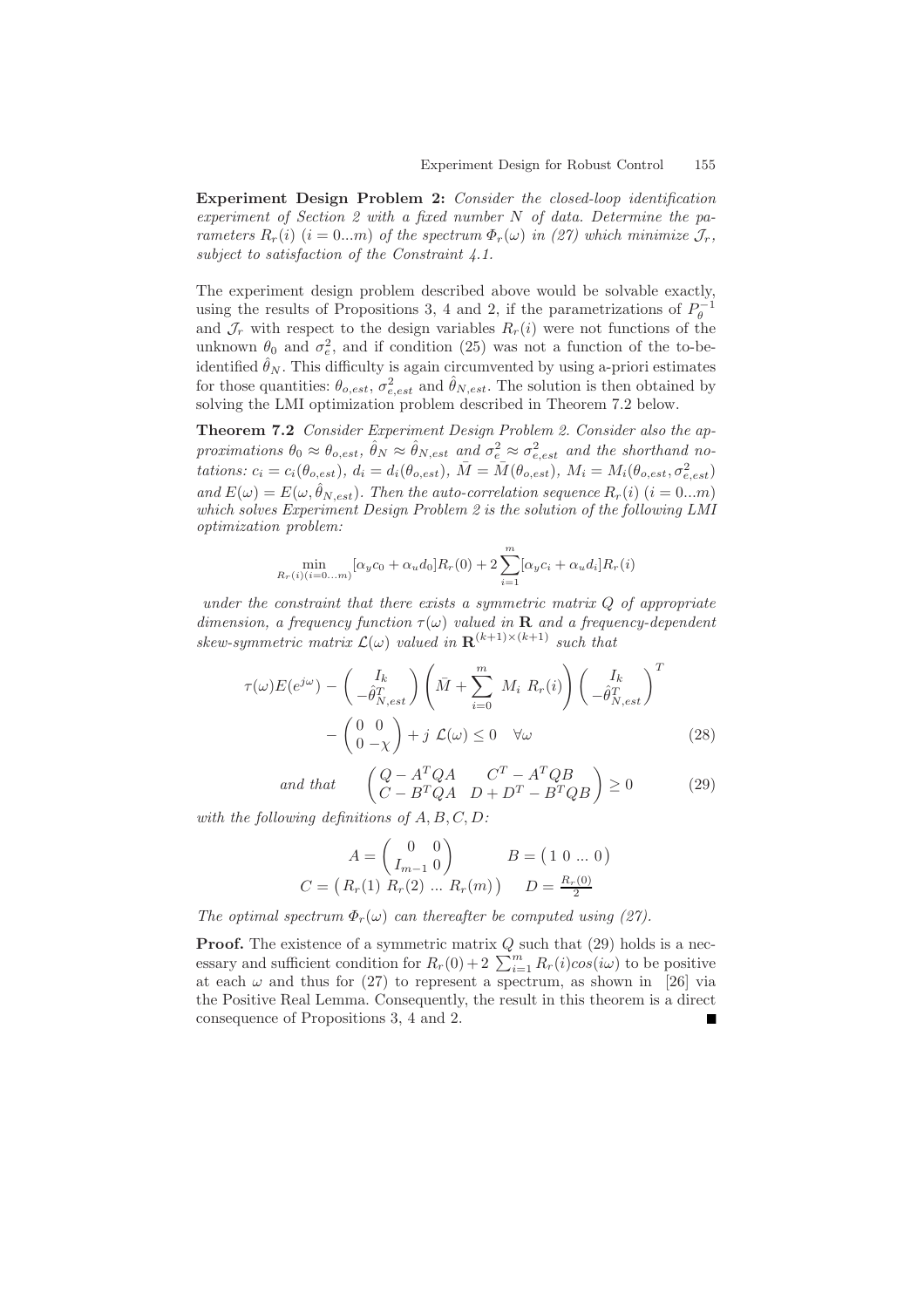Comment. Condition (28) must be considered at every frequency, which is impossible in practice. The optimal  $\Phi_r(\omega)$  can nevertheless be approximated by using a finite frequency grid. An exact but more cumbersome solution consists of using the Kalman-Yakubovitch-Popov (KYP) lemma [25], as shown in [21].

## 7.3 Dealing with the Unknown Quantities  $\theta_0$ ,  $\hat{\theta}_N$  and  $\sigma^2$

Theorems 7.1 and 7.2 provide solutions to the optimal identification experiment design problems defined above. However, these solutions require that an approximation of  $\theta_0$ ,  $\hat{\theta}_N$  and  $\sigma_e^2$  be used. If those approximations are not accurate, this could lead to poor results. Here we present a procedure for dealing with those unknown variables.

Let us first recall the problem setup. One wants to replace the existing controller  $C_{id}$ , which operates on the true system, by a new controller via a new identification of the true system. In order to design the experimental conditions of this identification experiment, one needs reliable estimates of the unknown quantities  $\theta_0$ ,  $\hat{\theta}_N$  and  $\sigma_e^2$ . It is very often the case that estimates for  $\theta_0$  and  $\sigma_e^2$  are already available, because the initial controller  $C_{id}$  has typically been computed from an initial identified model. This initial identification typically delivers estimates not only of  $\theta_0$  and  $\sigma_e^2$ , but also of uncertainty regions for those quantities. Moreover, it is also possible to deduce from this initial identification a (truncated) Gaussian probability density function which defines the likelihood of each element of these uncertainty regions. If this is not possible, the density functions are then chosen uniform over the uncertainty regions. The estimate, the uncertainty region, and the probability density function of the to-be-identified  $\hat{\theta}_N$  are typically chosen equal to those of  $\theta_0$ .

To summarize, from the initial identification, one can assume that  $q_0 =$  $\left(\begin{matrix} \theta_0^T & \hat{\theta}_N^T & \sigma_e^2 \end{matrix}\right)^T$  lies in a set  $\mathcal Q$  and that the likelihood of the event  $q = q_0$  is given by a probability function  $p(q)$ . Based on this information, one can robustify the procedure that consists in adopting a unique and possibly poor estimate of  $q_0$ for the design of the experimental conditions by adopting instead an approach based on randomized algorithms (see e.g. [29, 30]). We briefly describe such approach.

In the case of Experiment Design Problem 1, one wants to determine the smallest duration  $N$  for which the Constraint 4.1 is verified, whatever the value of  $q_0$ . For this specific problem, since one assumes that  $q_0$  lies in  $Q$ , this is equivalent to computing an estimate<sup>8</sup>  $\hat{N}$  of sup<sub>q∈Q</sub>  $N_q$  where  $N_q$  is the solution obtained by Theorem 7.1 with the approximation q. Considering  $N_q$ as a function of q, this can be done [30] with accuracy  $\epsilon$  and confidence<sup>9</sup>  $\delta$ by generating  $n \geq ln(\delta^{-1})/ln((1-\epsilon)^{-1})$  estimates  $q_j$  of  $q_0$  according to the

<sup>8</sup> The exact computation is NP-hard.

<sup>&</sup>lt;sup>9</sup> This means that  $Pr(Pr(N_q > \hat{N}) \leq \epsilon) \geq 1 - \delta$ .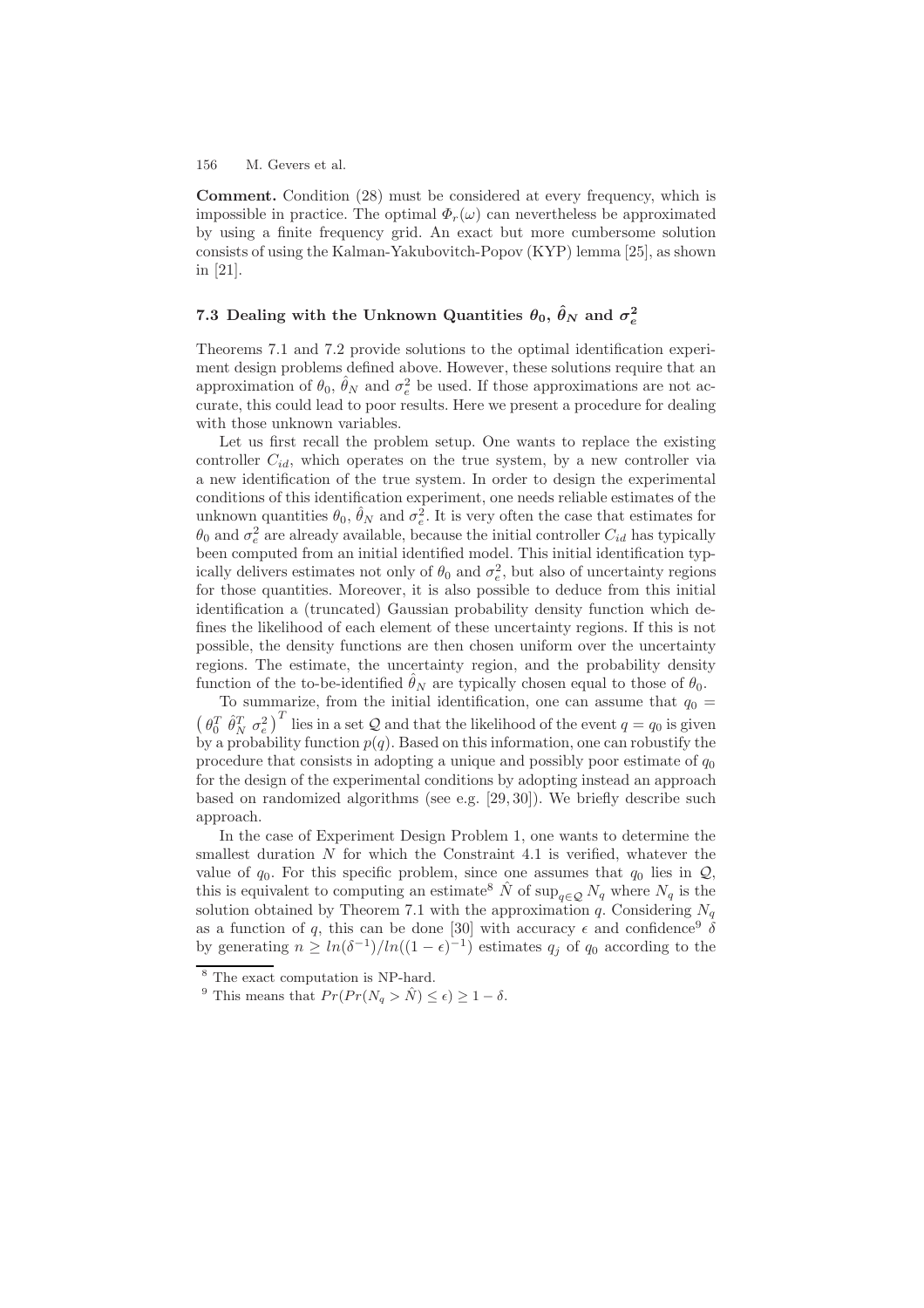probability density function  $p(q)$ , and by determining  $N_{q_i}$  for each of these estimates  $q_j$  using Theorem 7.1. The estimate  $\hat{N}$  of sup<sub>q∈Q</sub>  $N_q$  is then given by  $\sup_{q_j} (j=1...n) N_{q_j}$ .

In the case of Experiment Design Problem 2, the approach above can not be considered since one determines the parameters  $R_r(i)$  ( $i = 0...m$ ) of  $\Phi_r(\omega)$ rather than  $\Phi_r(\omega)$  itself. The so-called scenario-approach can then be considered (see e.g. [29, Chapter 12]). This approach is also based on a randomized algorithm which uses the probability density function  $p(q)$ . The main difference between the two approaches is that, for Experiment Design Problem 1, Theorem 7.1 is applied a fixed number of times for different estimates of  $q_0$ that are randomly generated with  $p(q)$ ; while for Experiment Design Problem 2, the optimization problem is solved only once but with several robust performance constraints (28), each of them evaluated at a different estimate of  $q_0$  randomly generated with  $p(q)$ <sup>10</sup>

### 8 Simulation Results

In order to illustrate our results, we consider the following ARX system [31] as the true system:

$$
y(t) = \frac{z^{-3}B_0(z)}{A_0(z)}u(t) + \frac{1}{A_0(z)}e(t)
$$
\n(30)

with  $B_0(z) = 0.10276 + 0.18123z^{-1}$ ,  $A_0(z) = 1 - 1.99185z^{-1} + 2.20265z^{-2} 1.84083z^{-3} + 0.89413z^{-4}$ , and  $e(t)$  a realization of a white noise signal of variance  $\sigma_e^2 = 0.5$ .

The control performance criterion  $J(G, C, W_l, W_r)$  focuses on the sensitivity function. It is defined as in (18) with the filters:

$$
W_l(z) = diag(0, W(z)) W_r(z) = diag(0, 1) W(z) = \frac{0.5165 - 0.4632z^{-1}}{1 - 0.999455z^{-1}}.
$$

The true system initially operates in closed loop with a controller  $C_{id}$  which has been designed using an initial estimate of the true system  $\theta_{o,est}$  =  $(-1.9755, 2.1965, -1.8495, 0.8881, 0.0817, 0.172)^T$  and the 4-block  $H_{\infty}$  control design method of [32] that satisfies Assumption 3.1:

$$
C_{id} = \frac{0.036249(z+0.9244)(z^2 - 1.951z + 1.101)}{(z - 0.9995)(z^2 - 1.002z + 0.3641)}
$$

$$
\times \frac{(z^2 - 0.5109z + 0.8248)(z^2 - 0.1828z + 0.9416)}{(z^2 - 1.279z + 0.835)(z^2 - 0.1746z + 0.9229)}
$$
(31)

For each of these robust performance constraints  $(28)$ , the frequency functions  $\tau(\omega)$  and  $\mathcal{L}(\omega)$  are different.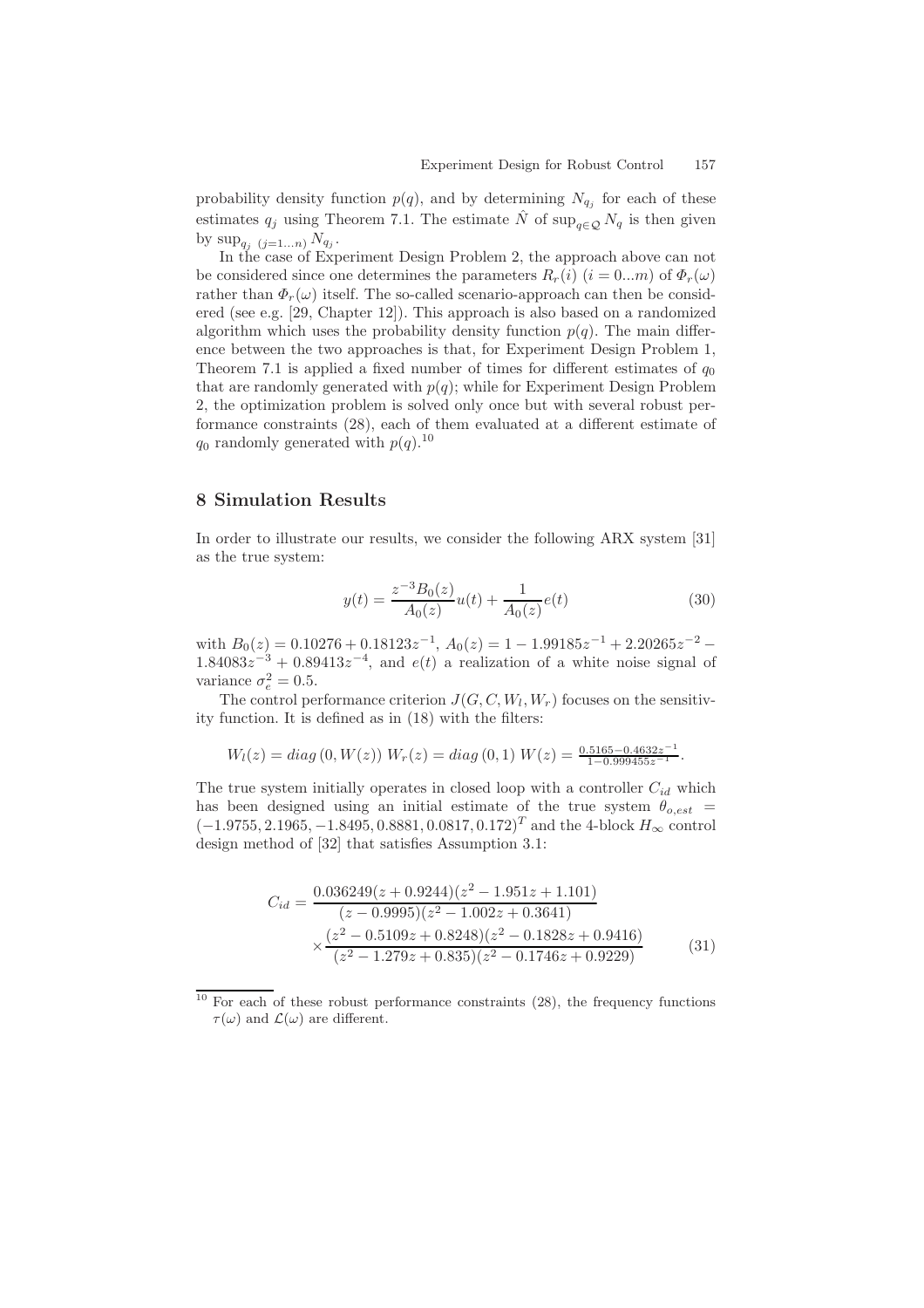

Fig. 2. Identification without external excitation, with  $N = 4901$ :  $\sup_{G \in \mathcal{D}(\hat{\theta}_N, P_{\theta})}$  $\frac{1}{1+\hat{C}(e^{j\omega})G(e^{j\omega})}\Big|$  (solid),  $|(1+\hat{C}\hat{G})^{-1}|$  (dashdot) and  $|W|^{-1}$  (dotted)

Identification without external excitation. The complexity of the initial controller  $C_{id}$  is sufficient for Assumption 2.1 to hold with  $r(t) = 0$ . Thus, Constraint 4.1 can be verified with an identification experiment that uses noise excitation only (see 21) provided the experiment is of sufficient length. The minimal length required can then be determined using Theorem 7.1 with  $\Phi_r(\omega) = 0 \,\forall \omega$ . This theorem is applied here using the approximations  $\theta_0 \approx$  $\theta_{o,est}$  and  $\hat{\theta}_N \approx \theta_{o,est}$  (an estimate of  $\sigma_e^2$  is not necessary since  $\mathcal{P}_v^{-1}(\theta_0)$  is not a function of  $\sigma_e^2$ ). This delivers a minimal length  $N_{min} = 4901$ .

In order to verify the validity of this result, we have measured 4901 samples of the signals  $y(t)$  and  $u(t)$  obtained in normal operation on the loop  $[C_{id} G_0]$ and we have identified a model  $\hat{G} = G(z, \hat{\theta}_N)$  along with its uncertainty region  $\mathcal{D}(\hat{\theta}_N, P_\theta)$ . From  $\hat{G}$ , we have then designed a controller  $\hat{C}$  using the method of [32] and we have verified whether  $\hat{C}$  achieves  $J(G, \hat{C}, W_l, W_r) \leq 1$  with all G in  $\mathcal{D}(\hat{\theta}_N, P_{\theta})$ , or equivalently  $\left| \frac{1}{1+\hat{C}(e^{j\omega})G(e^{j\omega})} \right|$  $\left| \leq |W(e^{j\omega})|^{-1} \right|$  for all G in  $\mathcal{D}(\hat{\theta}_N, P_{\theta})$ . This is indeed the case as can be seen in Figure 2. Moreover, we also observe in Figure 2 that  $\sup_{G \in \mathcal{D}(\hat{\theta}_N, P_\theta)} \left| \frac{1}{1 + \hat{C}(e^{j\omega}) G(e^{j\omega})} \right|$  $= |W(e^{j\omega})|^{-1}$ in the low frequencies. Consequently,  $N = 4901$  is indeed the smallest N for which Constraint 4.1 holds with  $\Phi_r(\omega) = 0 \ \forall \omega$ .

Sensitivity to the initial estimates. In our example, the initial estimate  $\theta_{o,est}$  chosen to approximate the unknown quantities  $\theta_0$  and  $\hat{\theta}_N$  has delivered accurate results, as shown by Figure 2. This may not always be the case. Thus, it is safer to compute the minimal data length N using the method proposed in Section 7.3. We illustrate the application of this method to our example. In order to generate multiple estimates of  $\theta_0$  (which are then used to approximate both the true  $\theta_0$  and  $\hat{\theta}_N$ , we have used the information provided by the initial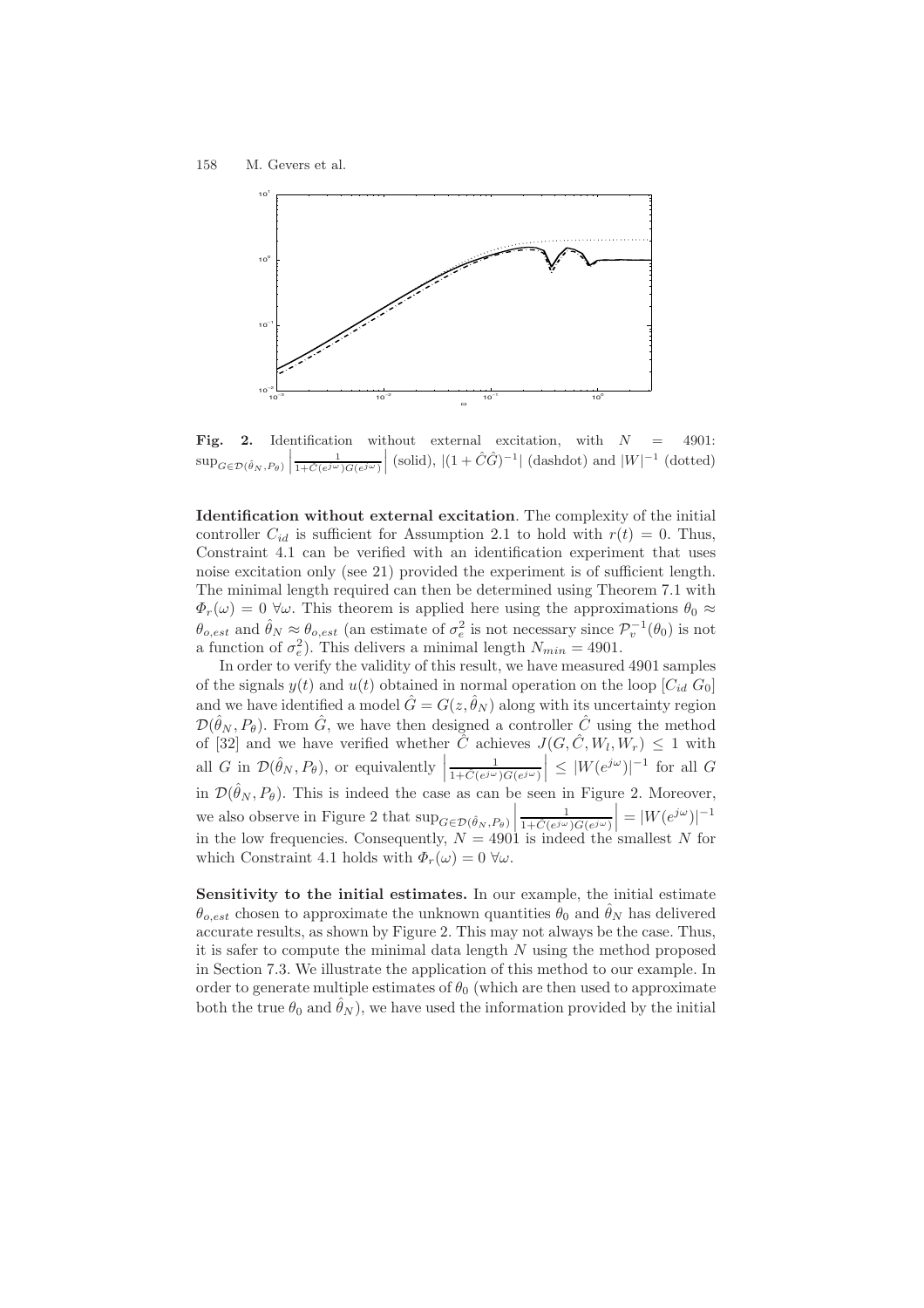identification which had delivered  $\theta_{o,est}$ . This was an open-loop identification with  $\Phi_u(\omega) = 1 \ \forall \omega$  and  $N = 500^{11}$  Using the covariance matrix of  $\theta_{o,est}$ , we have randomly generated 46 parameter vectors  $\theta_i$  (i = 1...46) around  $\theta_{o,est}$ ; 46 samples correspond to a confidence of 80%. For each of these estimates, we have applied Theorem 7.1 and we have thus obtained 46 different lengths  $N_{\theta_i}$ . A more robust choice of the length N is then (see Section 7.3):

$$
max_{\theta_i} N_{\theta_i} = 5897
$$

The standard deviation of these 46  $N_{\theta_i}$  was 383.



Fig. 3. Cost of the least costly experiment that satisfies Constraint 4.1 (circles) and of the white noise experiment that satisfies the same constraint (crosses), for different values of the data length.

Least costly identification with external excitation. For the same example, we have also studied the effect of applying least costly excitation signals  $r$  for a range of data lengths that were too short to lead to identifiability using only the noise excitation. Thus, we have computed the optimal signal spectra  $\Phi_r(\omega)$  resulting from Theorem 7.2 for data lenghts N ranging from 500 to 4,500 by steps of 500. For each of these data lenghts, we have then compared the identification cost  $\mathcal{J}_r$  resulting from the application of the optimal excitation signal (when  $m = 10$  in (27)) with the cost that would result by applying a white noise reference excitation (i.e.  $m = 0$  in (27)) with a variance that is sufficient to satisfy the robust performance Constraint 4.1. The comparison between the cost of the least costly experiment and the cost of a corresponding identification experiment with white noise excitation is shown in Figure 3. As can be seen from this figure, the use of an optimally designed excitation signal  $r$  reduces the identification cost by a factor of 2 to 3 whatever the data length. Similar comparisons leading to similar conclusions can be found for the case of open-loop identification in [6].

 $11$  This initial identification was too cheap to verify Constraint 4.1.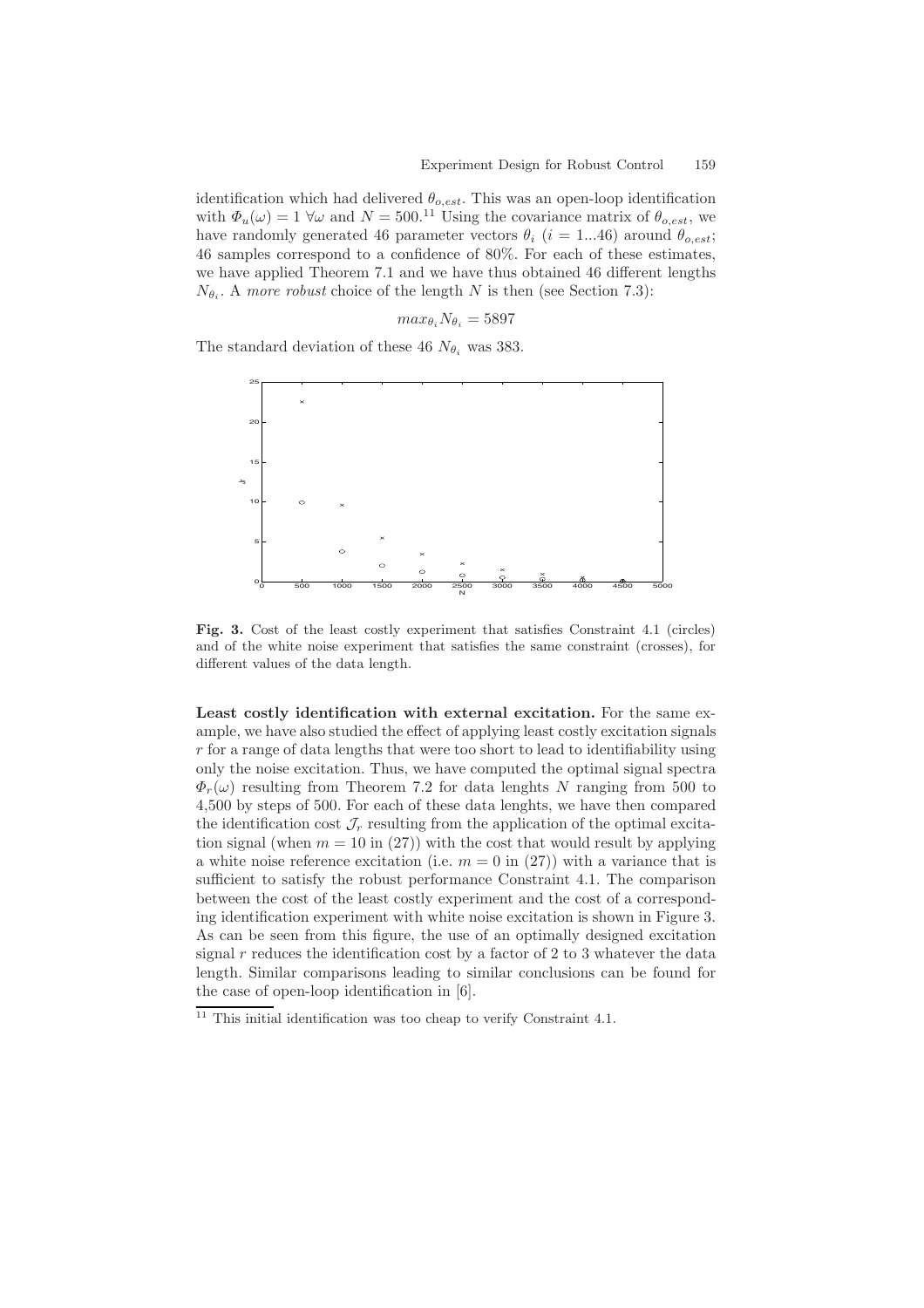## 9 Conclusions

We have presented a new paradigm for optimal experiment design in an identification for robust control context, where the objective is to design an identification experiment at the smallest possible cost. The identification cost must be as small as possible while still delivering a model uncertainty set that just meets the robust control performance constraints. The cost of the identification experiment is expressed either as the experiment time, or in terms of a measure of the deterioration of the closed-loop performance, during the identification experiment, with respect to the closed-loop performance under normal (non perturbed) operation. This paradigm was initially proposed in [18], and subsequently elaborated upon and extended in a number of other papers [19, 21, 28]. The underlying theme of this new paradigm is "Why do more (identification) work than is needed?"

One might wonder whether it pays to apply the heavy mathematical machinery required to compute optimal input designs, given that the optimal solution necessarily depends on the unknown system, which means that a preliminary model estimate must be obtained first before an approximately optimal input signal can be computed. This is sometimes referred to as adaptive (or iterative) optimal input design. In [33] the benefits of optimal input design for control have been demonstrated for two benchmark problems. In both cases, significant savings are obtained by the application of a two-step identification procedure, where the second step uses an optimally designed input signal computed from a preliminary model estimate.

From a practical point of view, the cost of identification is an issue of major importance. It is often estimated that 75% of the cost associated to an advanced control project goes into model development. Even though the definition of the cost used in the present work on "least costly identification for control" does by no means cover all the practical costs of modelling, the disruption caused to normal operation and the time required to arrive at a satisfactory model are considered to be very significant elements of this total modelling cost. These two costs are incorporated in the "least costly" criterion developed in the present paper.

### Acknowledgements

This paper presents research results of the Belgian Programme on Interuniversity Attraction Poles, initiated by the Belgian Federal Science Policy Office. The scientific responsibility rests with its authors.

## References

1. R. Mehra, "Optimal input signals for parameter estimation in dynamic systems - survey and new results," IEEE Trans. on Automatic Control, vol. AC-19, no. 6, pp. 753–768, December 1974.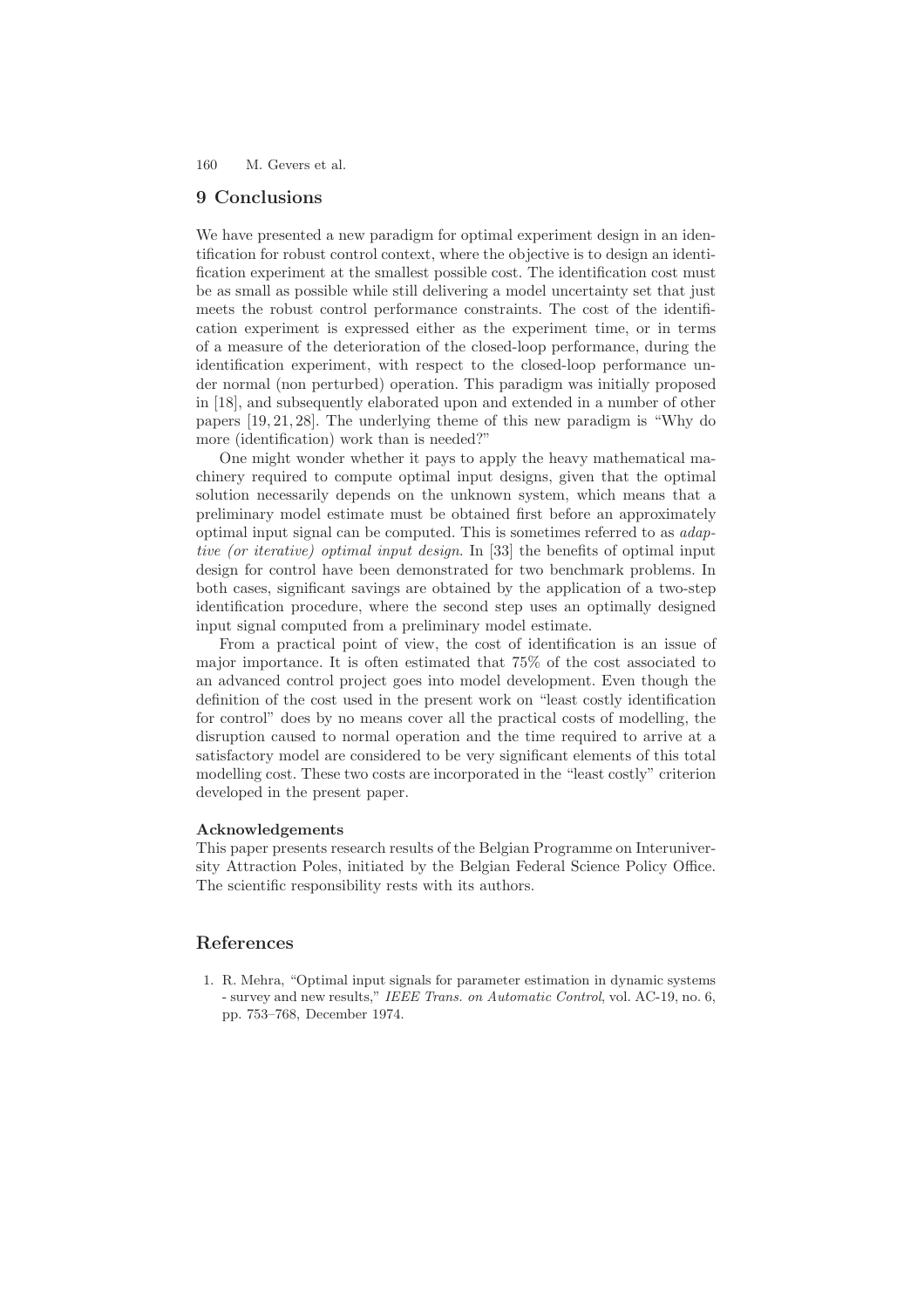- 2. M. Zarrop, Optimal experiment design for dynamic system identification. Berlin, New York: Lecture Notes in Control and Information Sciences, Vol. 21, Springer Verlag, 1979.
- 3. G. Goodwin and R. Payne, Dynamic System Identification: Experiment Design and Data Analysis. New York: Academic Press, 1977.
- 4. S. Karlin and W. Studden, Tchebycheff systems with applications in analysis and statistics. New York: Pure Appl. Math. 15, Wiley-Interscience, 1966.
- 5. R. Hildebrand and M. Gevers, "Identification for control: optimal input design with respect to a worst-case  $\nu$ -gap cost function," SIAM Journal on Control and Optimization, vol. 41, no. 5, pp. 1586–1608, March 2003.
- 6. H. Jansson, "Experiment design with applications in identification for control," Ph.D. dissertation, Royal Institute of Technology (KTH), December 2004, tRITA-S3-REG-0404.
- 7. L. Ljung, "Asymptotic variance expressions for identified black-box transfer function models," IEEE Trans. Automatic Control, vol. AC-30, pp. 834–844, 1985.
- 8. B. Wahlberg and L. Ljung, "Design variables for bias distribution in transfer function estimation," IEEE Trans. Automatic Control, vol. AC-31, pp. 134–144, 1986.
- 9. M. Gevers and L. Ljung, "Optimal experiment designs with respect to the intended model application," Automatica, vol. 22, pp. 543-554, 1986.
- 10. H. Hjalmarsson, M. Gevers, and F. D. Bruyne, "For model-based control design, closed-loop identification gives better performance," Automatica, vol. 32, pp. 1659–1673, 1996.
- 11. U. Forssell and L. Ljung, "Some results on optimal experiment design," Automatica, vol. 36, pp. 749–756, 2000.
- 12. H. Jansson and H. Hjalmarsson, "A framework for mixed  $H_{\infty}$  and  $H_2$  input design," in Proc. MTNS, Leuven, Belgium, 2004.
- 13. Y. Nesterov and A. Nemirovskii, Interior Point polynomial algorithms in convex programming. Philadelphia: SIAM Studies in Applied Mathematics, 1994, vol. 13.
- 14. S. Boyd, L. E. Ghaoui, E. Feron, and V. Balakrishnan, Linear Matrix Inequalities in System and Control Theory. Philadelphia: SIAM Studies in Applied Mathematics, 1994.
- 15. X. Bombois, M. Gevers, G. Scorletti, and B. Anderson, "Robustness analysis tools for an uncertainty set obtained by prediction error identification," Automatica, vol. 37, no. 10, pp. 1629–1636, October 2001.
- 16. M. Gevers, X. Bombois, B. Codrons, G. Scorletti, and B. Anderson, "Model validation for control and controller validation in a prediction error identification framework - Part I: theory," Automatica, vol. 39, no. 3, pp. 403–415, March 2003.
- 17. G. Vinnicombe, "Frequency domain uncertainty and the graph topology," IEEE Trans Automatic Control, vol. AC-38, pp. 1371–1383, 1993.
- 18. X. Bombois, G. Scorletti, P. Van den Hof, and M. Gevers, "Least costly identification experiment for control: a solution based on a high-order model approximation," in CD-ROM Proc. American Control Conference, Boston, MA, USA, July 2004, pp. 2818–2823.
- 19. X. Bombois, G. Scorletti, M. Gevers, R. Hildebrand, and P. Van den Hof, "Cheapest open-loop identification for control," in CD-ROM Proc. 33rd IEEE Conf on Decision and Control, The Bahamas, December 2004, pp. 382–387.